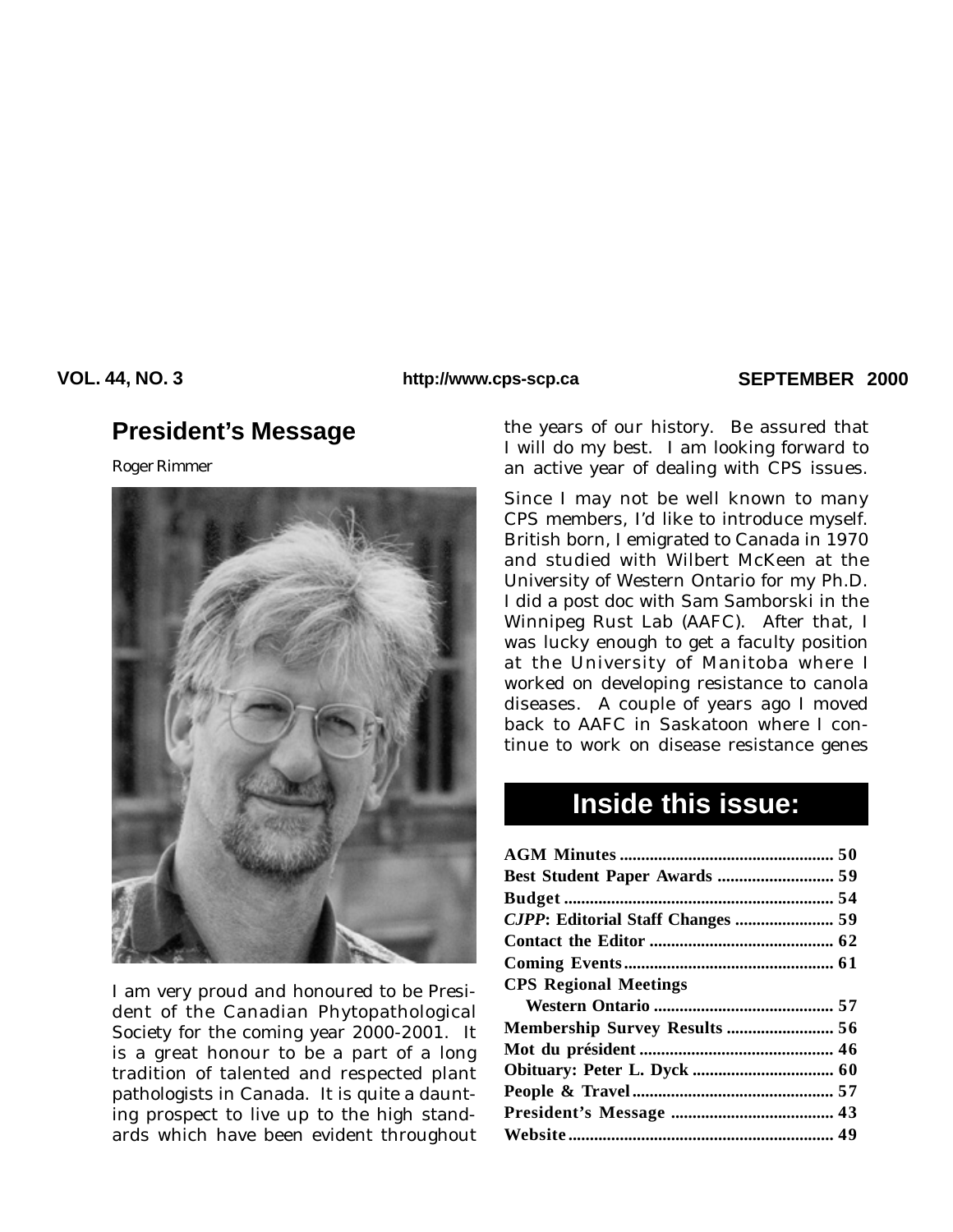in Brassica oil crops. I was editor of the *CPS News* for a number of years and until recently section editor for genetics for the *CJPP*. My email address is

#### rimmerr@em.agr.ca

and I'm hoping that anybody with ideas and suggestions for the CPS will contact me during my term in office.

The annual meeting in Victoria in association with the Pacific Division of APS this summer was a great success. Professor **Robin Morrall** was made a Fellow of the Society, the Gordon J. Green Outstanding Young Scientist Award was presented to **Larry Kawchuk**, and best student presen-

tations went to **Ardelle Grieger** (best poster) and **Peter Isaacson** (best paper). A student travel award was presented to **Cheryl Armstrong**. Congratulations to all of them.

I would like to thank **Zamir Punja**, Past President, for his energetic leadership and work on behalf of our Society during his year in office. I will be relying on Zamir for sound advice. We will miss the guidance and shrewd business sense of retiring Past President, **George**



*The presentation of a 'special chair' from Zamir Puja to outgoing Past President George Lazarovits.*

**Lazarovits**. I thank him for his hard work over the past four years. George's enthusiasm, new ideas and good humour have been a great asset to the Society. I would also like to thank **Tim Paulitz**, the retiring Senior Director and wish him well in his new position at Pullman, Washington State University. We welcome to the Board **Karen Bailey** as the new Vice President and **Simon Shamoun** as the new Junior Director.

**Vikram Bisht** has resigned as Membership

Secretary effective August 15, 2000. Vikram has accepted a position with Technico as manager of a seed potato production facility in China. We appreciate the hard work that Vikram has done for the Society, and wish him luck and success in his new job. Maybe we will soon have several new Chinese members in the CPS. I'd like to take this opportunity to welcome **Gayle Jesperson** to the Executive Board. Gayle has agreed to replace Vikram and has been appointed as Membership Secretary by the Board.

Over the next year, in my messages for the *CPS-SCP News*, I will present some of the issues that face us as a Society and as

> a profession. For the Society, these issues include implementation of the new five year Strategic Plan which was approved at the Annual General Meeting in Victoria. I am very enthusiastic about the Strategic Plan and would like to take this opportunity to acknowledge **Ron Howard** and his committee for their work on development of the plan. I am pleased that Ron and **Jim Menzies** have agreed to stay involved with the ad hoc Strategic Plan Implementation

Committee and that Zamir Punja will chair this committee. Successful implementation of the specific strategies and actions for the goals of the strategic plan will depend on a commitment by the various committees of CPS to achieve their assignments. The board has established priorities for the actions and high priority items should be implemented over the course of the next year. I will work to ensure that this happens.

Financial matters are an important part of running the CPS. Currently we are run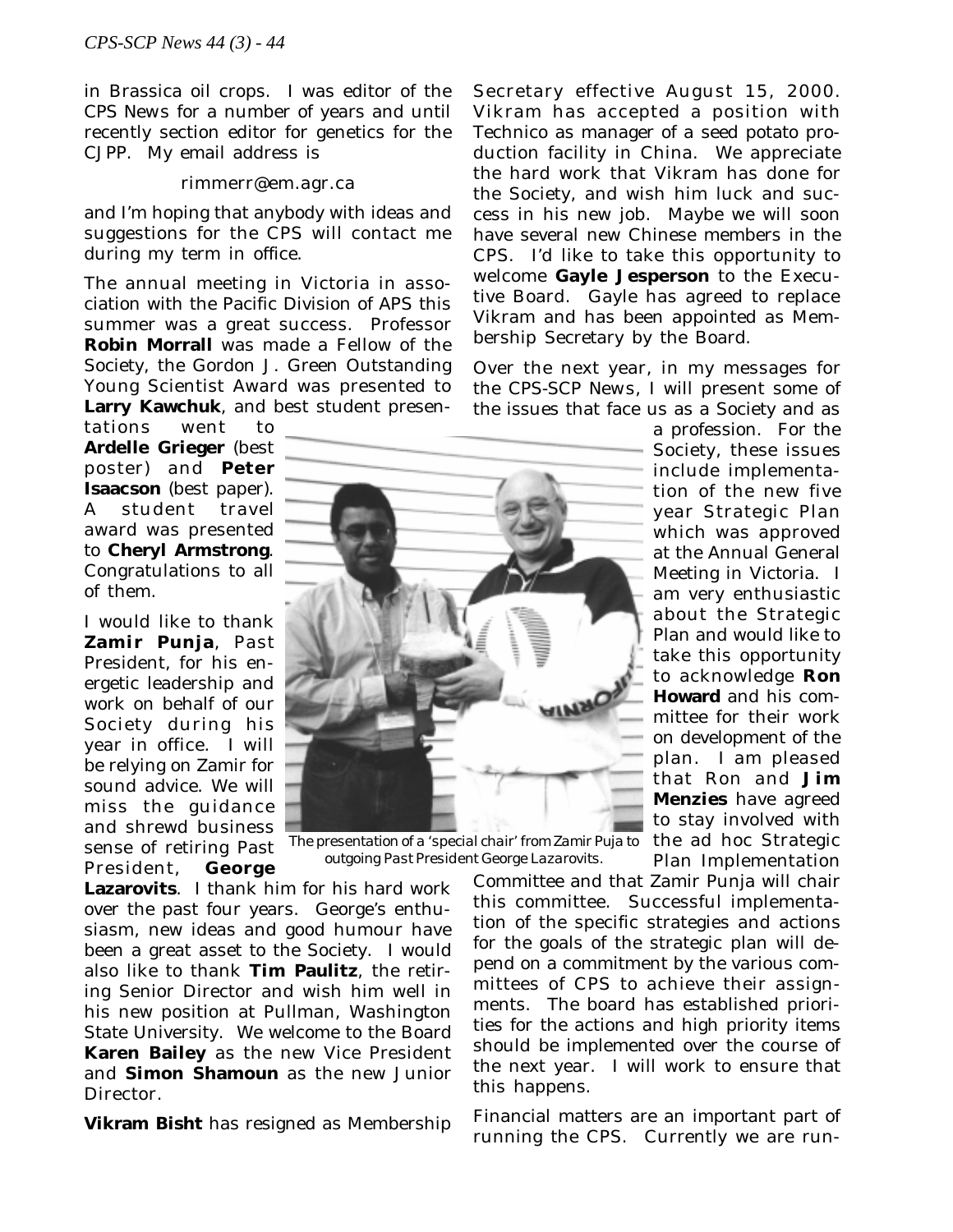ning quite a large deficit budget. This obviously cannot be sustained in the long term but over the years the Society has accumulated a relatively large capital in relation to its size of about 400 members. It is the feeling of the Board and several other members with Board experience that now is a good time to put some of these savings into use to ensure that the Sociin their own right. Many pathologists in the private sector have suggested that the timing of the annual meeting may not be conducive to for their attendance as summer is a very busy time of year for them. An alternative time suitable for industry could be a fall meeting.

We have now had one year of positive ex-

ety stays relevant, modern and visible. This will help us maintain our membership and make us attractive to potential new members. The

*"The* survival *of the Society is depend- ent on a large active membership and I encourage all of you to promote the benefits of membership. . . The* success *of the CPS depends on the large number of volunteers who get involved in one way or another . . ."*

survival of the Society is dependent on a large active membership and I encourage all of you to promote the benefits of membership to colleagues, co-workers and students who are not members. The Board will be discussing the feasibility of hiring an individual to assist the Secretary, the Membership Secretary, the Newsletter Editor, and the web site manager.

There have been exciting new developments with our website. We have a new personalized web address (www.cps-scp.ca) and a whole new look. This is due in large part to the leadership of **Greg Boland**. Further plans for improvement of the website are in hand. We envisage that the website will be a major focus for both Society members, plant pathologists and the general public to keep current with what is happening in plant pathology in Canada.

A review of the book *Diseases of Field Crops in Canada* is underway. This book has been a major money maker for the Society and we hope that a revised version of this book will continue to generate income for a long time to come.

Private industry has become an important player in many aspects of plant pathology today and we need to rethink how best to accommodate the needs of pathologists working for industry or as entrepreneurs

perience with the National Research Council publishing the *Canadian Journal of Plant Pathology*. Its timely release and the quick turnaround of manuscripts in the review process is making us much more

competitive in the publication world. The journal is our face to the world, so I am pleased to see it is doing so well. We have more manuscripts in the works now than we have had for a long time, so this is also promising news for the future.

The success of the CPS depends on the large number of volunteers who get involved in one way or another, with committees, organizing meetings, publications and so on. I want to give a big thank you to all of them for their contributions and simply say 'keep up the good work.'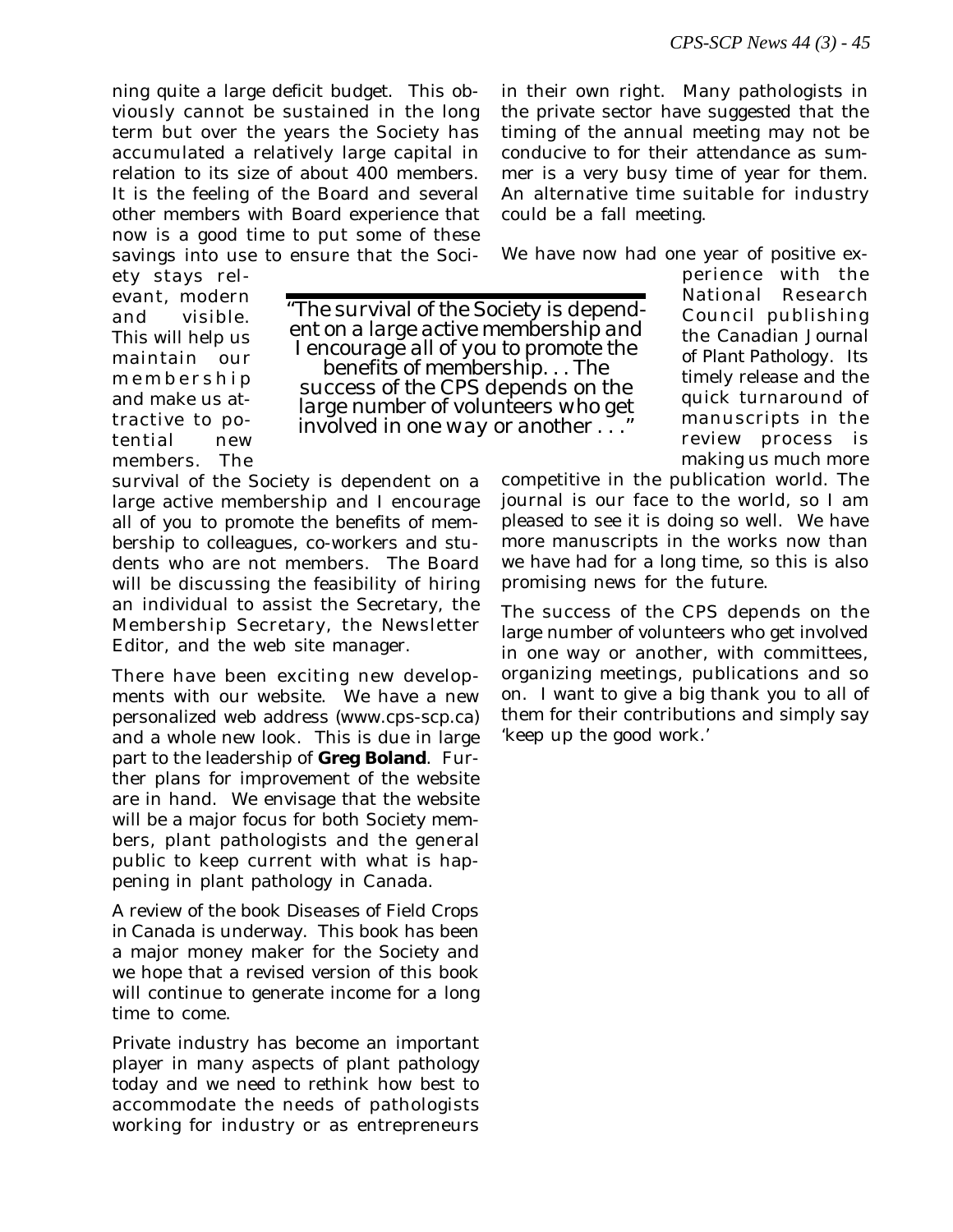

TRADUCTIONS SCIENTIFIQUES

## *Beyond the words Au-delà des mots*

A translation service for your technical and scientific documents specifically in the field of biological sciences

Un service de traduction pour vos documents techniques et scientifiques dans le domaine des sciences biologiques

# **Les Traductions scientifiques PaRi**

Jean-Guy Parent, Ph.D. Claude Richard, Ph.D.

1906, rue Notre-Dame, L'Ancienne-Lorette (Québec) G2E 3C9 418-656-0050 418-872-6025 Fax : 418-656-6750 Internet : pari@mediom.qc.ca

# **Mot du président**

### *Roger Rimmer*

Je suis très fier et honoré d'être le Président de la Société canadienne de Phytopathologie pour l'année 2000-2001. C'est un grand honneur de faire partie d'une longue tradition de pathologistes doués et respectés au Canada. C'est une perspective plutôt intimidante que d'avoir à maintenir les niveaux élevés d'excellence qui ont marqué les années d'existence de notre société. Soyez assurés que je ferai de mon mieux. Je m'attends à une année chargée, absorbé par les préoccupations de la SCP.

Il se peut que je ne sois pas bien connu de plusieurs membres de la SCP ; je vais donc me présenter. Né en Grande-Bretagne, j'ai émigré au Canada en 1970 et j'ai étudié avec Wilbert McKeen à l'Université Western Ontario pour mon Ph.D. J'ai fait des études post doctorales avec Sam Samborski dans le Laboratoire d'études sur les rouilles de Winnipeg (AAC). Ensuite, je fus assez chanceux pour obtenir un poste de professeur à l'Université du Manitoba où j'ai travaillé à développer de la résistance aux maladies du canola. Il y a environ deux ans, je suis revenu à AAC à Saskatoon où je continue à travailler sur les gènes de résistance aux maladies chez les Brassica oléagineux. J'ai été le rédacteur du *SCP News* pour un certain nombre d'années et, jusqu'à récemment, rédacteur associé de la section génétique de la *Revue canadienne de phytopathologie*. Mon adresse de courriel est

### rimmerr@em.agr.ca

et j'espère que quiconque avec des idées et des suggestions pour la SCP me contactera pendant mon mandat à la présidence.

La réunion annuelle de cet été à Victoria, tenue conjointement avec celle de la Division Pacifique de l'APS, fut un grand succès. Le professeur Robin Morrall fut nommé Membre associé de la Société, le Prix de jeune chercheur éminent Gordon J. Green fut présenté à Larry Kawchuk, et les prix des meilleures communications étudiantes sont allés à Ardelle Grieger (la meilleure affiche) et à Peter Isaacson (la meilleure présentation). Une Bourse de participation étudiante à la réunion annuelle a été présentée à Cheryl Armstrong. Félicitations à tous.

Au nom de notre société, je veux remercier Zamir Punja, président sortant, pour son leadership et son travail énergiques pendant son année en poste. Je compterai sur Zamir pour ses précieux conseils. Les conseils et le sens judicieux des affaires de George Lazarovits, l'ex-président sortant, nous manqueront. Je le remercie pour son travail acharné au cours des quatre dernières années. L'enthousiasme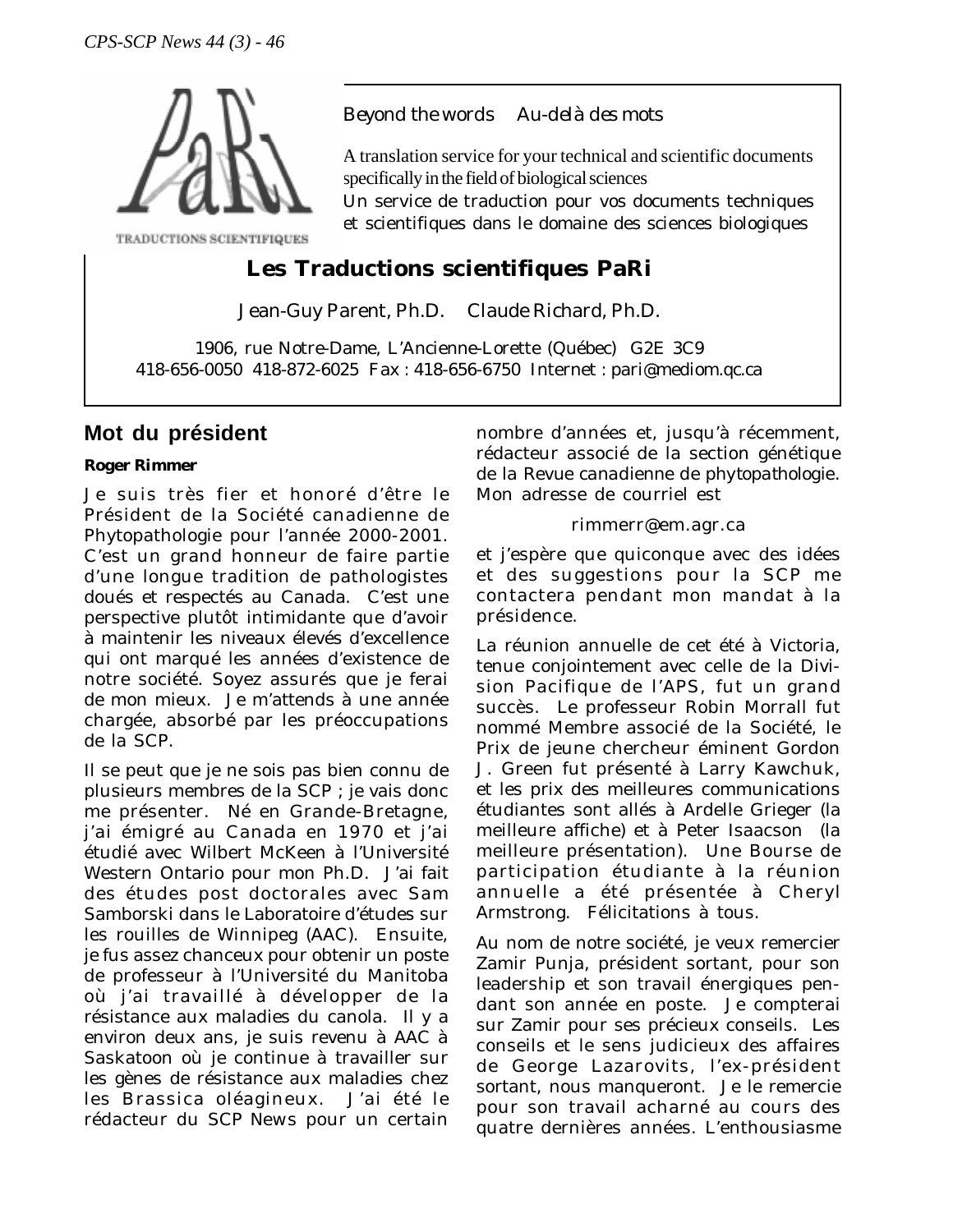de George, ses idées nouvelles et sa bonne humeur ont été de grands atouts pour la Société. Je veux également remercier Tim Paulitz, directeur sénior sortant, et lui souhaiter bonne chance dans son nouveau poste à l'Université de Washington State, à Pullman. Nous souhaitons la bienvenue au conseil à Karen Bailey en tant que nouvelle vice-présidente, et à Simon Shamoun en tant que nouveau directeur junior.

Vikram Bisht a démissionné comme responsable des services aux membres le 15 août 2000. Vikram a accepté un poste chez Technico comme gestionnaire d'un service de production de pommes de terre de semence en Chine. Nous apprécions le bon travail que Vikram a effectué pour la Société et lui souhaitons bonne chance

et du succès dans son nouveau travail. Il se peut- que nous ayons bientôt plusieurs nouveaux membres chinois à la SCP! Je veux en profiter pour souhaiter la bienvenue à Gayle

Jesperson au conseil exécutif. Gayle a accepté de remplacer Vikram et a été nommée responsable des services aux membres par le Conseil.

Au cours de l'année qui vient, dans mes messages du *SCP News*, je présenterai certaines questions qui sont posées à notre société et à notre profession. Pour la Société, ces questions incluent la mise en place du nouveau Plan stratégique de cinq ans qui fut approuvé lors de la Réunion annuelle de Victoria. Je suis très enthousiaste au sujet du Plan stratégique et je veux saisir cette occasion pour remercier Ron Howard et son comité pour leur travail d'élaboration du Plan. Je suis heureux que Ron et Jim Menzies aient accepté de continuer à s'impliquer au sein du Comité ad hoc de mise en place du Plan stratégique et du fait que Zamir Punja présidera ce comité. Le succès de la mise

en place des stratégies et des actions spécifiques pour atteindre les buts du Plan stratégique dépendra de l'engagement des divers comités de la SCP dans la réalisation de leur mandat. Le Conseil d'administration a établi des priorités pour les actions à prendre, et les éléments prioritaires devraient être mis en application au cours de l'année. Je travaillerai pour m'assurer qu'il en soit ainsi.

Les questions financières occupent une partie importante de la gestion de la SCP. Actuellement, nous fonctionnons sur un budget très déficitaire. Cette situation ne pourrait évidemment être soutenue à long terme, mais, au cours des années passées, la Société a accumulé un capital relativement respectable compte tenu de ses 400 membres. C'est le sentiment du

*"La* survie *de la Société dépend d'un grand nombre de membres actifs, et je vous encourage tous à faire valoir les avantages de l'adhésion. . . Le* succès *de la SCP dépend du grand nombre de volontaires qui s'impliquent d'une manière ou d'une autre . . ."* Conseil et de plusieurs exmembres du Conseil qu'il est maintenant temps d'utiliser une partie de ces épargnes pour s'assurer que la Société

reste pertinente, moderne et visible. Ceci nous aidera à maintenir le nombre de nos membres et à en attirer de nouveaux. La survie de la Société dépend d'un grand nombre de membres actifs, et je vous encourage tous à faire valoir les avantages de l'adhésion à vos collègues, vos collaborateurs et aux étudiants qui ne sont pas des membres. Le Conseil discutera de la possibilité d'employer une personne pour seconder le secrétaire, le responsable des services aux membres, le rédacteur du bulletin de nouvelles, et le gestionnaire du site web.

Il y a eu de nouveaux développements excitants concernant notre site web. Nous avons une nouvelle adresse Internet personnalisée (www.cps-scp.ca) et un look entièrement renouvelé. C'est dû en grande partie au leadership de Greg Boland. Nous avons déjà d'autres idées pour l'amélioration du site. Nous prévoyons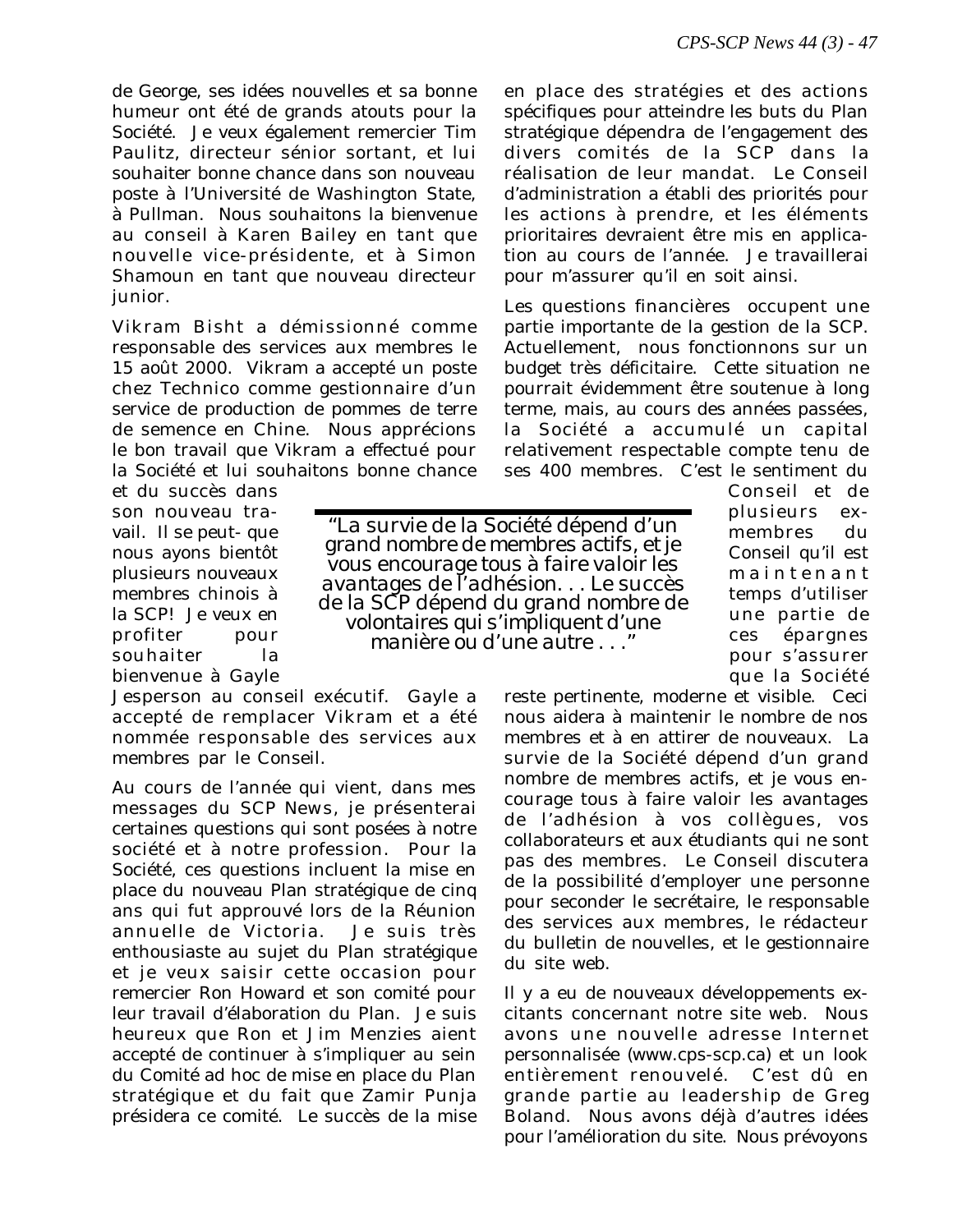que le site deviendra un pôle d'attraction important pour les membres de notre Société, les pathologistes et le grand public pour se tenir au courant de ce qui se passe en phytopathologie au Canada.

Une révision du livre *Diseases of Field Crops in Canada* est en cours. Ce livre a été une source importante de revenus pour la Société, et nous espérons qu'une version révisée de ce livre continuera à produire des revenus encore longtemps.

Aujourd'hui, l'industrie privée est devenue un joueur important dans plusieurs facettes de la phytopathologie, et nous devons penser à une façon de mieux satisfaire les besoins des phytopathologistes travaillant dans l'industrie ou à leur compte, comme entrepreneurs. Beaucoup de phytopathologistes du secteur privé ont fait valoir que la période choisie pour tenir la réunion annuelle ne favorise pas leur présence, car l'été est un temps de l'année très chargé pour eux. Pour l'industrie, l'automne pourrait être une période appropriée pour tenir la réunion.

L'année d'expérience que nous avons eue avec la publication de la *Revue canadienne de phytopathologie* par le Conseil national de recherche fut positive. Sa parution en temps et le passage rapide des manuscrits dans le processus de révision nous rendent beaucoup plus concurrentiels dans le monde de la publication. La revue est notre fenêtre sur le monde, c'est pourquoi je suis heureux de constater qu'elle va si bien. Pour le moment, nous avons plus de manuscrits en mains que nous n'en avons eus depuis longtemps, c'est pourquoi l'avenir semble prometteur.

Le succès de la SCP dépend du grand nombre de volontaires qui s'impliquent d'une manière ou d'une autre dans les comités, l'organisation des réunions, les publications, et ainsi de suite. À tous, je veux transmettre mes remerciements pour leur contribution, et dire simplement « continuez à faire du bon travail ».



*1999-2000 Board (L to R): Vikram Bisht, Lone Buchwaldt, Tony Sturz, Zamir Punja, Greg Boland, Roger Rimmer, George Lazarovits, Tim Paulitz, Peter Sholberg*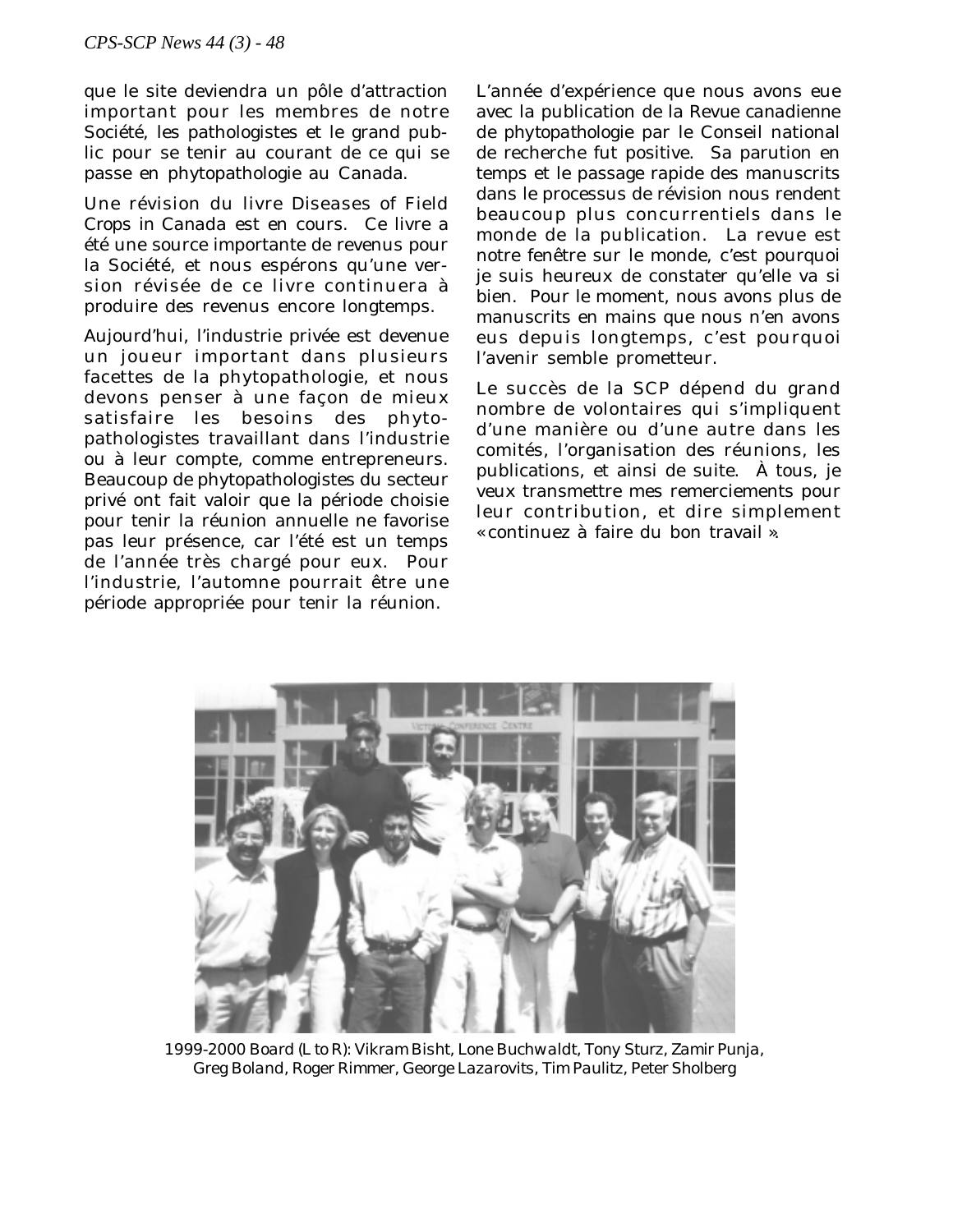# **Revised CPS website**

The CPS-SCP website was revised in the past year to better reflect the evolving activities and interests of CPS and its members. A draft version of the site was previewed at the Annual Meeting of CPS in Victoria for comment and feedback by members of CPS, and the revised site is now available for use at the new URL of **www.cps-scp.ca**. The former CPS website at **http://res2.agr.ca/london/pmrc/cps/ cpshome.html** will be closed in the near future and automatically linked to the new site.

The revised website has numerous new features, including:

þ a new URL (**www.cps-scp.ca**) that incorporates the acronym of our society;

 $\mathbb Z$  a new look with an easier to navigate format and animated logos;

 $\boxtimes$  a search function for the CPS site:

 $\boxtimes$  sections on feature diseases, plant pathology news, and society news in the homepage;

 $\boxtimes$  a plant disease photo gallery;

 $\boxtimes$  employment opportunities;

 $\boxtimes$  a searchable directory of plant pathologists throughout the world, including CPS members;

 $\boxtimes$  CPS journals and publications;

 $\nabla$  complete, searchable Tables of Contents for the *Canadian Journal of Plant Disease*;

þ downloadable files of the *CPS-SCP News* (1999-2000);

þ downloadable files of the *Canadian Plant Disease Survey* (1977-1999);

 $\boxtimes$  listings of scientific meetings;

 $\boxtimes$  contact information for the CPS executive and committee chairs;

 $\boxtimes$  resource sections for teaching and research;

 $\boxtimes$  direct links for submitting articles to the *CPS-SCP News* and CPS Website Editors.

Please take this opportunity to visit and bookmark the new CPS website and URL. Remember, this is your website and you are welcome to submit comments, suggestions and corrections to the editor of the website through the "Submissions" and "Feedback" buttons on the homepage navigation bars.

Many people have helped with this revision of our site. Please visit the **CPS Website Revised** link on the home page to see a summary of the people and how they helped. I would like to sincerely thank all of these individuals for their assistance; particularly Judy Prange, Vancouver, for the site design & graphics, and Rick Reeleder and others who started the CPS site.

Submitted by:

Greg J. Boland CPS Website Editor CPS President-Elect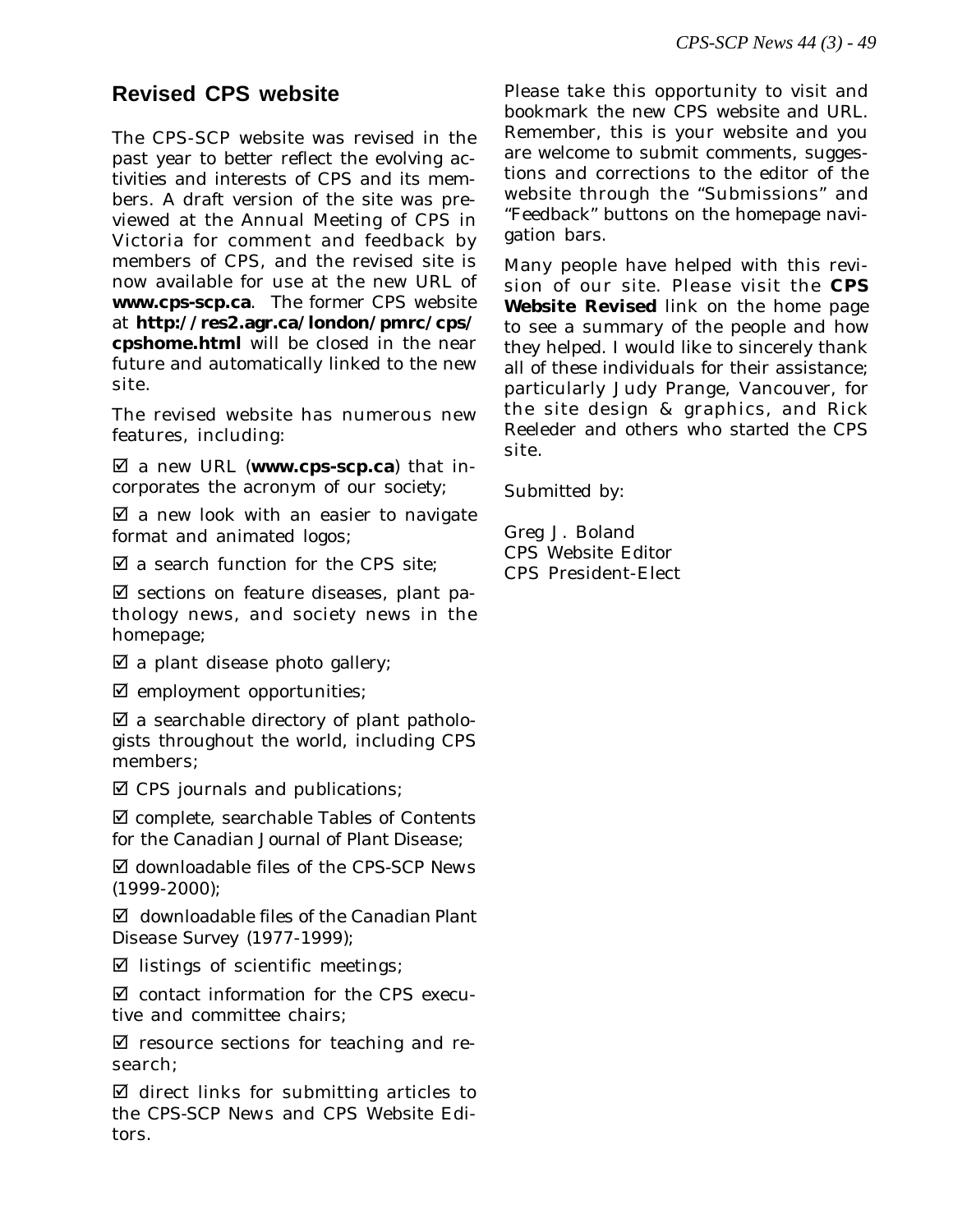# **Annual General Meeting of the Canadian Phytopathological Society Minutes Assembléé Générale Annuelle de la Société Canadienne de Phytopathologie** *Victoria B.C., June 20, 2000*

#### **1. Welcome and opening remarks by the President**

There were 51 people in attendance. Zamir Punja welcomed everyone to the Annual General meeting in Victoria B.C. and hoped that everybody was pleased with the scientific content and had the opportunity to enjoy the city's many attractions as well.

#### **2. Moment of Silence for Deceased Members**

The members held a moment of silence to commemorate Bill Hodgson of Fredericton, New Brunswick who died in the past year.

#### **3. Adoption of the agenda**

Tim Paulitz moved to adopt the agenda. Seconded by Raj Utkhede. Carried.

#### **4. Adoption of the Minutes from the AGM in Montreal, 1999**

(see CPS News September 1999) Andy Tekauz moved to adopt the minutes from the last Annual General Meeting in Montreal. Seconded by Khalid Rashid. Carried.

### **5. President's Report**

Zamir Punja began by expressing wonder about how fast the time had passed since he assumed the Presidency in August of 1999. Punja told the members there were some very positive aspects to having served a term as President of the Society. A decisive development was the completion of new a 5-year strategic plan for the CPS; a welltimed and forward-looking document developed by an ad Hoc committee chaired by Ron Howard. A second positive step for the Society was the turn-over of the *CJPP* to NRC Press, which had resulted in a more timely publication schedule and an increase in the submission of papers. Also, this year, the abstracts for the annual meeting were published prior to the meeting. He mentioned that there was some on-going discussion about having the *CJPP* offered on-line, and progress on this topic would be reported later. Another issue was the *CPS-SCP News*, which is a high quality means of dissemination of news to members. There had been some discussion of whether it would be more cost-effective to offer this electronically to members, but it was decided that the hard copy would continue to be mailed as in the past. However, in order for the *CPS-SCP News* to continue to be successful, Punja encouraged members to submit articles to the Editor on a regular basis.

Punja mentioned that during his term, a number of issues had been dealt with and most of these had already been reported on in the *CPS-SCP News*. There had also been a recent submission from the Science Policy Committee of a position on behalf of the CPS on genetically modified foods.

He had earlier indicated the advantages of having a 2-year presidency term (similar to the British Mycological Society) for continuity's sake and for getting all of the objectives done, but he now realized that this would extend the time for other Board members and reduce the opportunity for new Board members to join.

A final note-worthy point was to see how the spirit of volunteerism was alive and well in the CPS. Zamir Punja had come into contact with a dedicated group of members that worked to keep the Society matters under control and he encouraged more members to get involved in Society issues. One issue of concern to Punja is maintaining a healthy Society and increasing membership in CPS. Last year, he was optimistic that membership numbers could reach 450 with efforts made through recruitment but this was not realized. High membership generates revenues for the Society and also permits recognition of Fellows, presently restricted to 5% of the total membership. With a membership of 400, 20 Fellows can be sustained, a number that the Society is already at. Therefore, unless new members are added, there is no opportunity to recognize new Fellows. He encouraged everyone present to at least make an effort to sign up one new member when they returned home. This alone could add an additional 50-60 members. There would be some effort made in the upcoming year to increase advertising of the Society to attract new members.

### **6. Strategic plan for the CPS 2000-2005**

Ron Howard explained to the audience that in order for the Society to remain relevant to its members, stay financially viable, and be able to deal with future challenges and opportunities,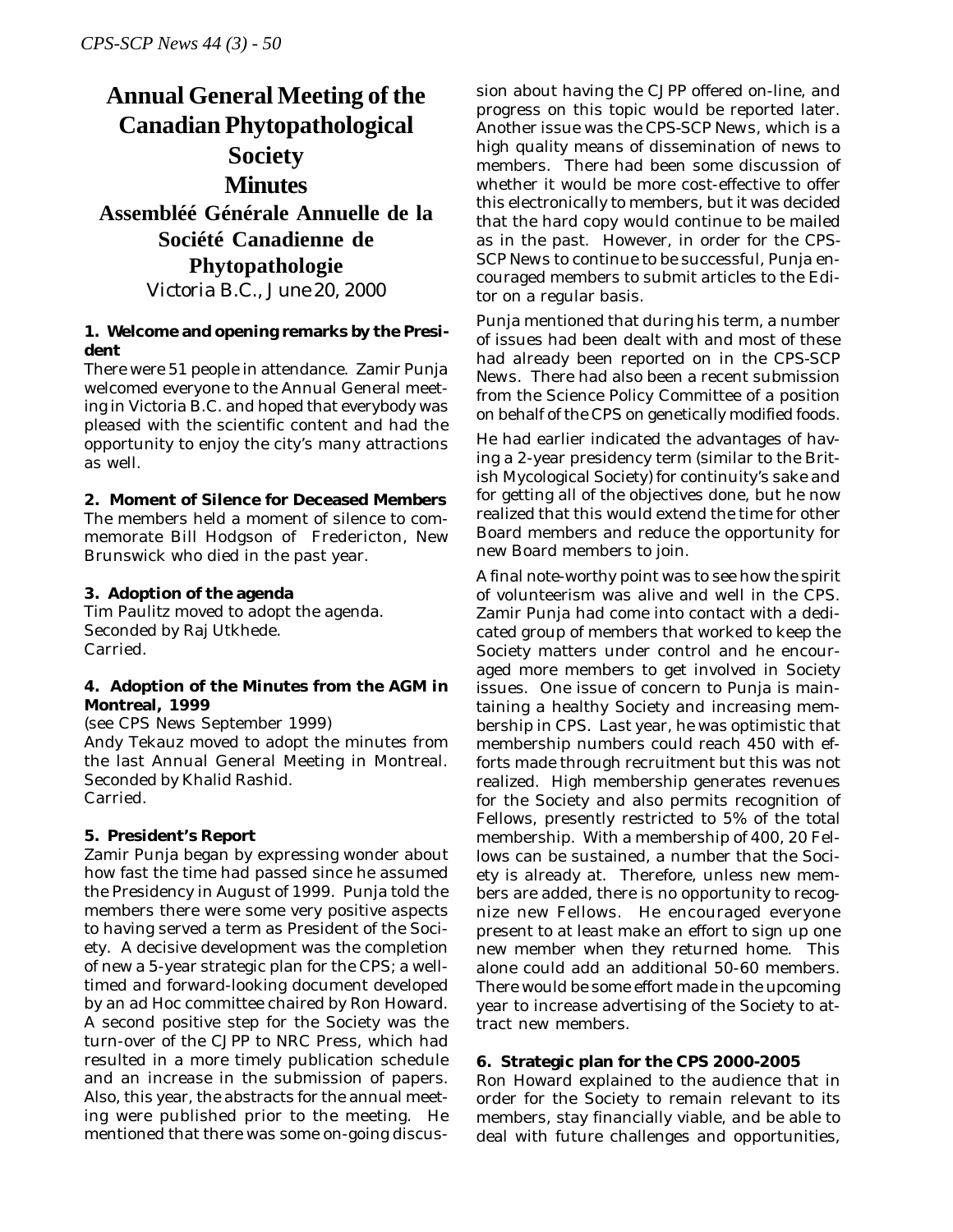the Society decided to prepare a strategic plan that could serve to guide its operations for the next five years. For that purpose an ad Hoc Committee was appointed by the Board. Ron Howard, as Chair of the committee, thanked the committee members Bruce Gossen, Verna Higgins, Andre Levesque, Jim Menzies, David McNally, Roger Rimmer, Gary Turnbull, Maureen Bolen (facilitator), and Greg Boland (Vice-President, exofficio) for their dedicated work putting the proposal forward at the AGM.

The committee had sought input through an announcement in the CPS News, by person to person contacts, e-mails, discussions at Regional meetings, and through previous member surveys. Since early May , members were able to review a draft of the strategic plan on the CPS web site and it was also printed in *CPS-SCP News* June issue.

Goals, strategies and actions were formulated in five general terms: Member services (Goal 1), Communications (Goal 2), Organizational effectiveness (Goal 3 - could involve a revision of the CPS Constitution and By-laws), Membership (Goal 4 - more grad students, people in industry and related areas), and advocacy (Goals 5 and 6 - public awareness etc.).

Andy Tekauz made a comment about the Vision statement (We are a diverse, proactive and dynamic professional scientific organization committed to creating and sharing knowledge of plant pathology in Canada and beyond). Tekauz felt that the word "diverse" could be thought as "unfocused". Ron Howard explained that diverse referred the to the membership such as students, professors, research scientists, extension staff, people in private industry etc.

Ron Howard moved to accept the five year strategic plan as presented at the AGM. Seconded by Robin Morrall. Carried unanimously.

After acceptance of the Strategic Plan, Ron Howard proceeded to describe the implementation stage by explaining how the Board had divided the many goals and action items into those of high priority (implementation in the first year), medium priority (implementation within the next 1 to 3 years), and lower priority (achieved within 5 years). He also told that progress would be monitored at regular intervals by the Board and by the membership at each annual general meeting. It was suggested that a new ad Hoc Implementation Committee should consist of the Financial Advisory Committee with two members from the Strategic Planning Committee. The committee will meet Wednesday June 22, 2000. Robin Morrall asked whether finances to accommodate the Strategic Plan were included in the budget; Ron Howard answered that the budget for 2000-2001 did have finances set aside for some of the items. Raj Utkhede expressed his support of hiring a secretary to take care of some of the Society's functions. Ron Howard promised take this into consideration. Finally, Andre Levesque thanked Ron Howard for excellent leadership through the 1-year process of developing the new five-year Strategic Plan.

#### **7. Treasurer's report 1999/2000**

7.1 Auditor's report from KPMG as of December 31, 1999.

Copies of the auditors report were available at the meeting both of the CPS finances and for the book *Diseases and Pests of Vegetable Crops in Canada*. Peter Sholberg explained to the members that the Society's total assets declined from \$410,000 in 1998 to \$384,000 in 1999. There had been a large drop in revenue from 1998 to1999 in sales of *DPVCC* due to exceptionally high sales to a single chemical company in1998, which is unlikely to be repeated. He mentioned that taxes were not paid because CPS is a charitable organization. The revenue of \$68,000 for CJPP and the high costs for printing and mailing was partly due to calculations based on six issues (one and a half year) and partly due to the change from MOM to NRC, which has made accounting difficult until a whole year with NRC has passed. However, each issue of the *CJPP* costs the Society about \$14,000. Expenses for the membership secretary included a new computer and printer. The expenses for the CPS News was about \$4,000 although \$5,000 was set aside in the budget. Sholberg explained that the accounting for the different awards will be revised, so expenses are deducted from the appropriate accounts.

7.2 Appointment of Auditors for 2000/2001 Peter Sholberg moved to reappoint KPMG, Summerland B.C. as auditors for 2000-2001. Seconded by Vikram Bisht. Carried.

#### **8. Report from the Financial Advisory Committee**

George Lazarovits explained to the membership, the budget for 2000-2001, which was reviewed by the Board prior to the AGM. The Board would like to encourage international plant pathology meetings in Canada organized by CPS members,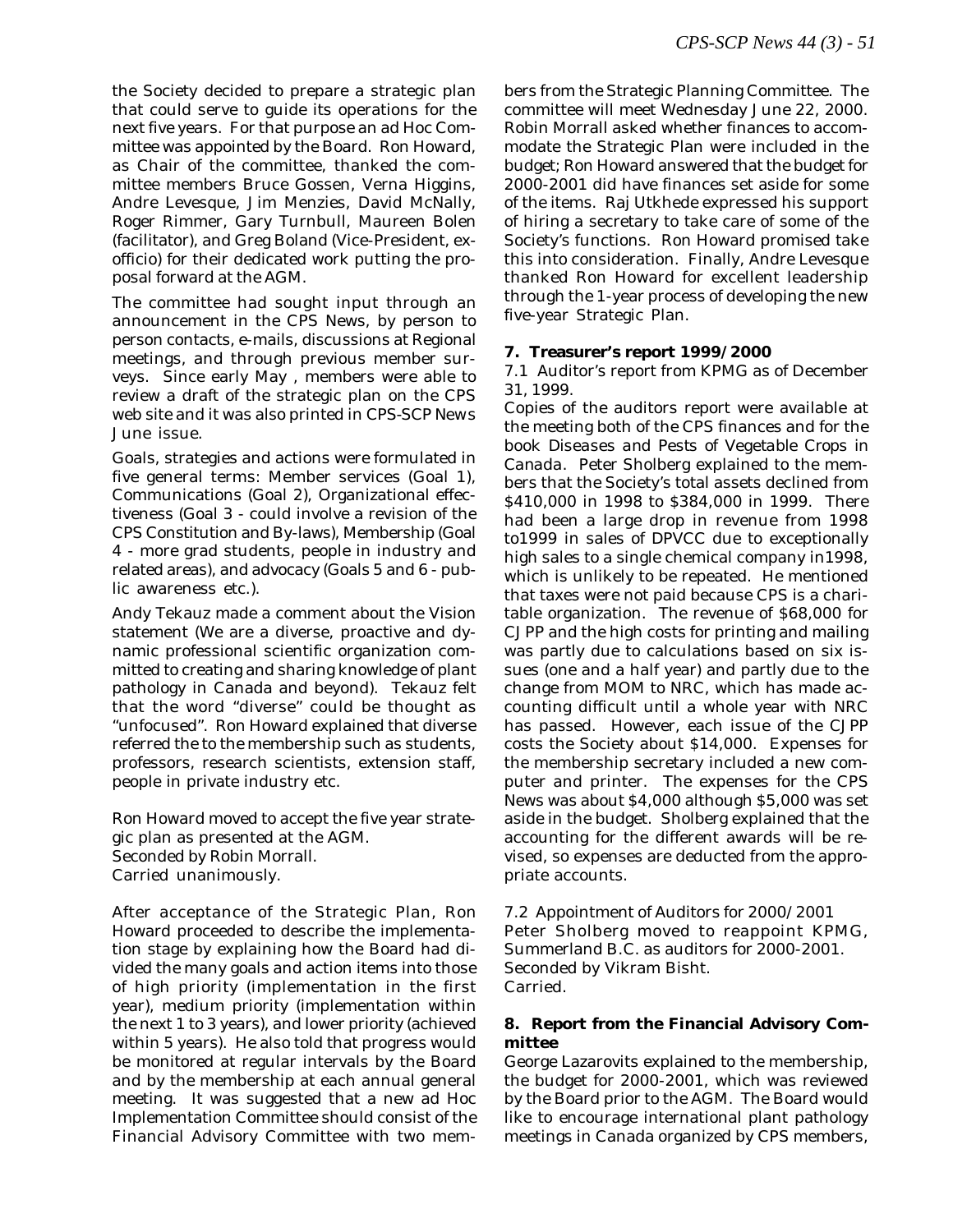and so \$5,000 has been set a side as seed money, which would require submission of a financial statement and should be returned to the CPS in case the meeting runs a profit. The Presidential travel for the coming year was maintained at \$2,000; \$1.500 is set aside for regional meetings and the Committee on International Corporation has asked for \$2,000. In the coming year, \$10,000 is set aside to help implementation of the Strategic Plan. Cost for revision of the book *Diseases of Field Crops in Canada* is not yet budgeted.

Rick Hunt informed the members that \$1,000 was not enough seed money for an annual meeting and suggested it be raised. Raj Utkhede commented that with a deficit of \$40,000, the CPS would be bankrupt in 10 years. G. Lazarovits speculated that by operating with a deficit over the next three years the Society might be able to recoup its loss over the following years by higher membership numbers, better book sale, higher fees and less production costs of the journal (\$25 per member may not be enough to cover the four annual issues of CJPP).

G. Lazarovits moved to accept the budget. Seconded by Simon Shamoun. Carried.

### **9. Membership Secretary's report**

Vikram Bisht presented the membership report. A short discussion followed regarding the survey. Please see this report elsewhere in the newsletter.

Greg Boland suggested that supervisors of graduate students could pay their first year membership of the CPS to encourage them to become permanent members. Regional groups could maybe do more to encourage membership.

Vikram Bisht moved to accept the Membership Secretary's report. Seconded by Jim Menzies. Carried.

### **10. Reports from Other Standing Committees**

10.1 Journal Editorial Committee (see report by Rudra Singh, CPS News June issue)

10.2 Future Meetings Committee (see report by Rich Hunt, CPS News June issue)

Rick Hunt suggest that the CPS should initiate a bidding amongst provinces and cities for the annual meeting in 2003 and 2004.

10.3 Awards Committee (deferred to the Banquet)

10.4 Report from the Resolutions Committee by

Abul Ekramoddoullah.

In recognition of services to the Canadian Phytopathological Society, be it resolved that the Annual General Meeting expresses its sincere thanks and appreciation to:

i) The Local Organizing Committee, and in particular Jack Sutherland the chairman, Simon Shamoun, program chair and Pat McGuire of the University of Victoria, for their organization and gracious hospitality.

ii) The financial sponsors: AMVAC Chemical Corporation, Aventis Crop Science, Dow Agro Sciences, Gustafson, Monsanto, Natural Resources Canada, Canadian Forest Service, Pacific Forestry Centre, Tomen Agro Inc., and Weyerhauser

iii) The departing members of the Board as well as the departing committee chairs and members. Editors of the *CPS-SCP News* a valuable and enjoyable resources for our membership

iv) Rudra Singh, the Editor-in-Chief, section editors and reviewers for their contributions in the publication of the *Canadian Journal of Plant Pathology*.

v) Robin Morrall and section editors for ensuring the continued publication of the *Canadian Plant Disease Survey*.

vi) Zamir Punja, the CPS President and outgoing Board members for their dedicated work for the advancement and financial well-being of our society.

vii) Ron Howard and his committee for the CPS Strategic Plan.

Zamir Punja moved the acceptance of the reports from the standing committees above.

Seconded by George Lazarovits. Carried.

### **11. Reports from Subject Matter and** *Ad Hoc* **Committees**

11.1 Journal Improvement Committee - this committee is no longer engaged.

11.2 Information Products Marketing Committee (see report by Mary Ruth McDonald, CPS News March issue)

11.3 Symposium and Workshop Committee (see report by Greg Boland, CPS News June issue)

11.4 Industry Relations Committee (see report by Tony Sturz, Greg Boland CPS News June issue)

11.5 Education and Public Awareness Committee (see report by Jeannie Gilbert CPS News March issue)

11.6 International Cooperation Committee (see report by J.P. Tewari CPS News March issue)

11.7 *Ad Hoc* committee on Historic Resources (see report by Denis Gaudet CPS News March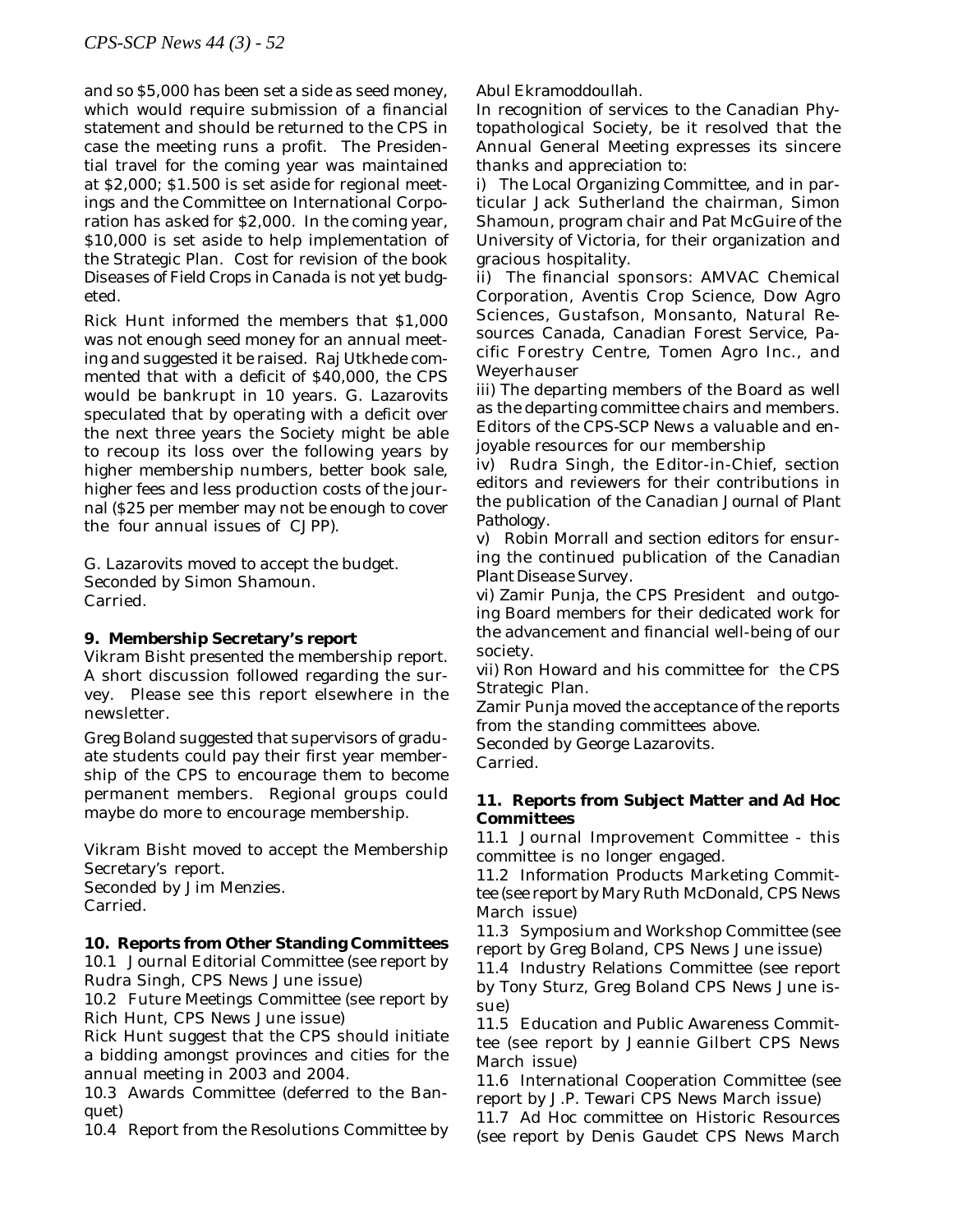issue)

Zamir Punja moved to accept the reports from the committees above.

Seconded by Jack Sutherland.

Carried.

#### **12. Other Reports**

12.1 International Society of Plant Pathology (ISPP)

George Lazarovits, as CPS representative, told the audience that major revisions are under way, and encouraged people to check the ISPP web site.

12.2 CPS Web Site (see report by Greg Boland, CPS News June issue)

Boland informed the audience that the new web site would be ready to post in mid July, and a link will be posted on the old web site.

12.3 *Canadian Plant Disease Survey* (see report by Robin Morrall, CPS News June issue) Morrall informed the audience that nomination of some new editors for this publications is needed.

12.4 *CPS-SCP News* (see report by David Kaminski CPS News June issue)

Zamir Punja moved to accept the above reports. Seconded by George Lazarovits.

Carried.

#### **13. Reports from Local Arrangements Committees**

13.1 LAC 2000, Victoria.

Jack Sutherland told the audience that there were 255 registrants from 11 countries at this years annual meeting (5 individuals paid for a single day), and 300 people will attend the Banquet. Presentations were made at 12 secessions and 92 posters were presented.

13.2 LAC 2001, London Ontario.

George Lazarovits invited everybody to the next annual meeting June 10-13 in Stratford, Ontario where a hotel has been booked. The theme will be "Agriculture and the Environment." Ontario has a rich culture, a large agriculture business and many greenhouses. Lazarovits mentioned that specific interests could be accommodated if people would like to contact him soon.

Zamir Punja moved to accept the two reports. Seconded by Jim Menzies.

Carried.

#### **14. Reports from Regional Representatives**

Quebec (see report by Odile Carisse CPS News September issue)

B.C. (see report by Andre Levesque, CPS News December issue)

Saskatchewan (see report by Jean Liu, CPS News March issue)

Alberta (see report by Lorraine Harrison, CPS News March issue) Eastern Ontario (see report by Bernie Vigier, CPS News March issue) Maritime (see report by Deena Errampalli, CPS News June issue) Zamir Punja moved to accept the above reports from Regional Representatives. Seconded by Andre Levesque.

Carried.

#### **15. Report from the Nominating Committee**

See report by George Lazarovits, CPS News March issue. Outgoing Board Members are Past President Zamir Punja and Senior Director Tim Paulitz.

The following individuals were nominated for Board positions:

Karen Bailey Vice-President Simon Shamoun Junior Director Note: the position as Membership Secretary will be vacant September 2000.

The following individuals have been nominated for Standing Committees:

| Patrice Audy          | Nominating                |
|-----------------------|---------------------------|
| <b>Brent McCallum</b> | Awards                    |
| Mike Celetti          | <b>Future Meetings</b>    |
| Jeannie Gilbert       | <b>Resolutions</b>        |
| Dilantha Fernando     | <b>Financial Advisory</b> |
| Carole Beaulieu       | <b>Science Policy</b>     |
|                       |                           |

No other nominations were received by the Secretary. George Lazarovits moved to accept the above nominations.

Seconded by Tim Paulitz. Carried.

### **16. Installation of new Board Members**

Zamir Punja thanked the Society for the opportunity to serve as President and welcomed Roger Rimmer as the incoming CPS President. Roger Rimmer thanked the members for the honour of serving them as President. He thanked Zamir Punja for the leadership he'd given the Society during his term as President and presented him with an engraved plaque. Roger Rimmer also thanked Greg Boland for his hard work on updating the CPS web site and Ron Howard for leading the development of the new 5-year Strategic Plan for CPS.

### **17. Adjournment**

Roger Rimmer moved to adjourn the annual general meeting. Seconded by Zamir Punja.

Carried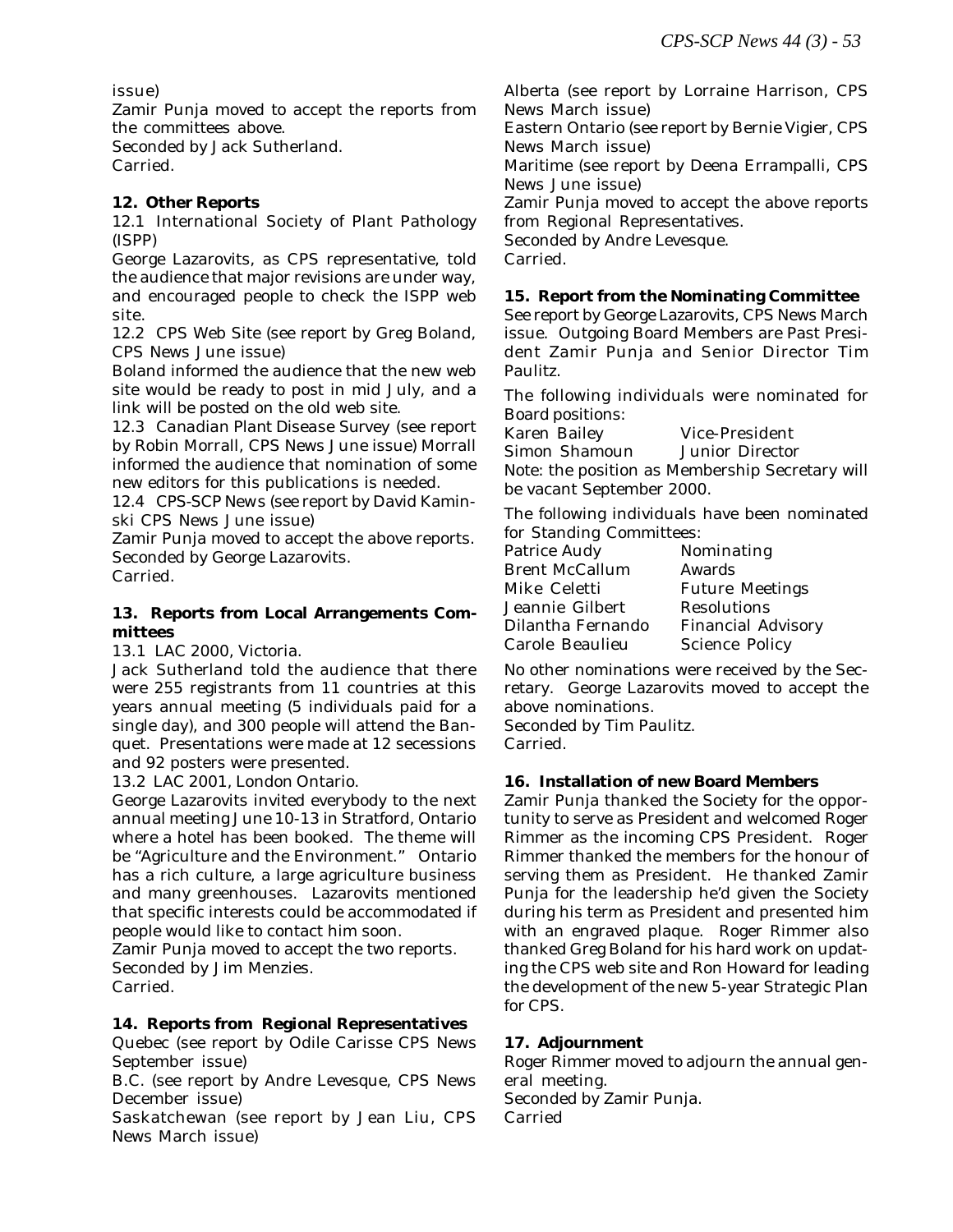# *CPS-SCP News 44 (3) - 54*

| <b>EXPENDITURES</b>                        |                     |                                                                  |               |             |                          |
|--------------------------------------------|---------------------|------------------------------------------------------------------|---------------|-------------|--------------------------|
|                                            |                     | 2001budget 2000 to May 31 2000 budget 1999 to May 31 1999 Actual |               |             |                          |
| <b>GENERAL OPERATIONS</b>                  |                     |                                                                  |               |             |                          |
| <b>ISPP Dues</b>                           | \$800.00            | \$600.00                                                         | \$1,500.00    | \$0.00      | \$0.00                   |
| <b>CPS News</b>                            | \$5,000.00          | \$1,389.00                                                       | \$4,000.00    | \$1,911.00  | \$3,985.00               |
| Service fee re. Credit cards               | \$600.00            | \$300.00                                                         | \$500.00      | \$519.00    | \$658.00                 |
| Office expenses                            | \$3,000.00          | \$3,000.00                                                       | \$5,000.00    | \$54.00     | \$2,094.00               |
| Travel                                     |                     |                                                                  |               |             |                          |
| <b>Board members</b>                       | \$12,000.00         | \$1,500.00                                                       | \$12,000.00   |             | \$12,552.00              |
| President - regional meetings              | \$2,000.00          | \$1,650.00                                                       | \$2,000.00    |             | \$0.00                   |
| Awardees                                   | \$3,000.00          |                                                                  | \$3,000.00    |             | \$2,349.00               |
| <b>Professional Services</b>               | \$5,500.00          | \$2,675.00                                                       | \$5,000.00    |             | \$5,500.00               |
| <b>Annual Meetings</b>                     |                     |                                                                  |               |             |                          |
| Local arrangements                         | \$1,000.00          |                                                                  | \$1,000.00    |             | \$0.00                   |
| Symposium publication                      | \$2,000.00          |                                                                  | \$2,000.00    |             | \$0.00                   |
| <b>Regional Meetings</b>                   | \$1,500.00          | \$70.00                                                          | \$1,500.00    | \$3,097.00  | \$528.00                 |
| Awards - minting, framing                  | \$500.00            | \$250.00                                                         | \$500.00      | \$113.00    | \$113.00                 |
| <b>Support to Meetings</b>                 | \$5,000.00          |                                                                  | \$5,000.00    |             | \$2,000.00               |
| CPS Web Site                               | \$2,000.00          |                                                                  | \$500.00      |             | \$0.00                   |
| <b>CPDS</b>                                | \$500.00            |                                                                  | \$500.00      |             | \$478.00                 |
| Committee on International Cooperation     | \$2,000.00          |                                                                  | \$2,000.00    |             | \$0.00                   |
| Miscellaneous                              | \$1,500.00          | \$500.00                                                         | \$1,500.00    | \$301.00    | \$2,267.00               |
| <b>SUB-TOTAL</b>                           | \$47,900.00         | \$11,934.00                                                      | \$49,500.00   | \$5,994.00  | \$32,524.00              |
|                                            |                     |                                                                  |               |             |                          |
| <b>CANADIAN JOURNAL OF PLANT PATHOLOGY</b> |                     |                                                                  |               |             |                          |
| Printing, Mailing, Reprints                | \$56,000.00         | \$16,000.00                                                      | \$55,000.00   | \$30,293.00 | \$80,704.00              |
| Salaries, Translation                      | \$12,000.00         | \$4,000.00                                                       | \$12,000.00   | \$879.00    | \$10,563.00              |
| <b>Office Costs</b>                        | \$2,000.00          | \$1,000.00                                                       | \$3,000.00    | \$54.00     | \$2,285.00               |
| <b>Professional Services</b>               | \$4,000.00          |                                                                  | \$4,000.00    |             | \$2,505.00               |
| Marketing                                  | \$500.00            |                                                                  | \$500.00      |             | \$0.00                   |
| <b>GST</b>                                 | \$1,000.00          |                                                                  | \$1,000.00    |             |                          |
| <b>SUB-TOTAL</b>                           | \$75,500.00         | \$21,000.00                                                      | \$75,500.00   | \$30,436.00 | \$96,057.00              |
|                                            |                     |                                                                  |               |             |                          |
| <b>OTHER PUBLICATIONS</b>                  |                     |                                                                  |               |             |                          |
| <b>DFCC</b>                                |                     |                                                                  |               |             |                          |
| Mailing                                    | \$1,000.00          | \$600.00                                                         | \$2,000.00    | \$481.00    | \$452.00                 |
| Marketing                                  | \$250.00            |                                                                  | \$250.00      |             | \$0.00                   |
| <b>GST</b>                                 |                     |                                                                  | \$1,000.00    |             |                          |
| <b>CPS Directory</b>                       |                     |                                                                  |               |             |                          |
| Printing and mailing                       | \$1,700.00          |                                                                  |               |             | \$1,647.00               |
| AMORTIZATION (computer)                    | \$850.00            |                                                                  |               |             | \$828.00                 |
| <b>SUB-TOTAL</b>                           | \$3,800.00          | \$600.00                                                         | \$3,250.00    |             | \$2,927.00               |
|                                            |                     |                                                                  |               |             |                          |
| <b>Strategic Plan Implementation</b>       | \$10,000.00         |                                                                  |               |             |                          |
|                                            |                     |                                                                  |               |             |                          |
| <b>GRAND TOTAL</b>                         | \$137,200.00        | \$43,534.00                                                      | \$128,250.00  |             | \$36,911.00 \$131,508.00 |
| GST and Installment taxes paid             |                     |                                                                  |               |             | \$3,640.00               |
|                                            |                     |                                                                  |               |             |                          |
|                                            | <b>SUMMARY</b>      |                                                                  |               |             |                          |
| <b>GRAND TOTAL REVENUE</b>                 | \$97,000.00         | \$53,136.00                                                      | \$108,250.00  |             | \$45,975.00 \$110,975.00 |
| <b>GRAND TOTAL EXPENDITURES</b>            | \$137,200.00        | \$43,534.00                                                      | \$128,250.00  | \$36,911.00 | \$131,508.00             |
| <b>SURPLUS (DEFICIT)</b>                   | $-$ \$40,200.00     | \$9,602.00                                                       | $-$20,000.00$ | \$9,064.00  | $-$20,533.00$            |
|                                            |                     |                                                                  |               |             |                          |
|                                            | <b>AWARDS FUNDS</b> |                                                                  |               |             |                          |
| Awards                                     | \$1,000.00          |                                                                  | \$1,500.00    | \$0.00      | \$500.00                 |
| SUB-TOTAL                                  | \$1,000.00          |                                                                  | \$1,500.00    | \$0.00      | \$500.00                 |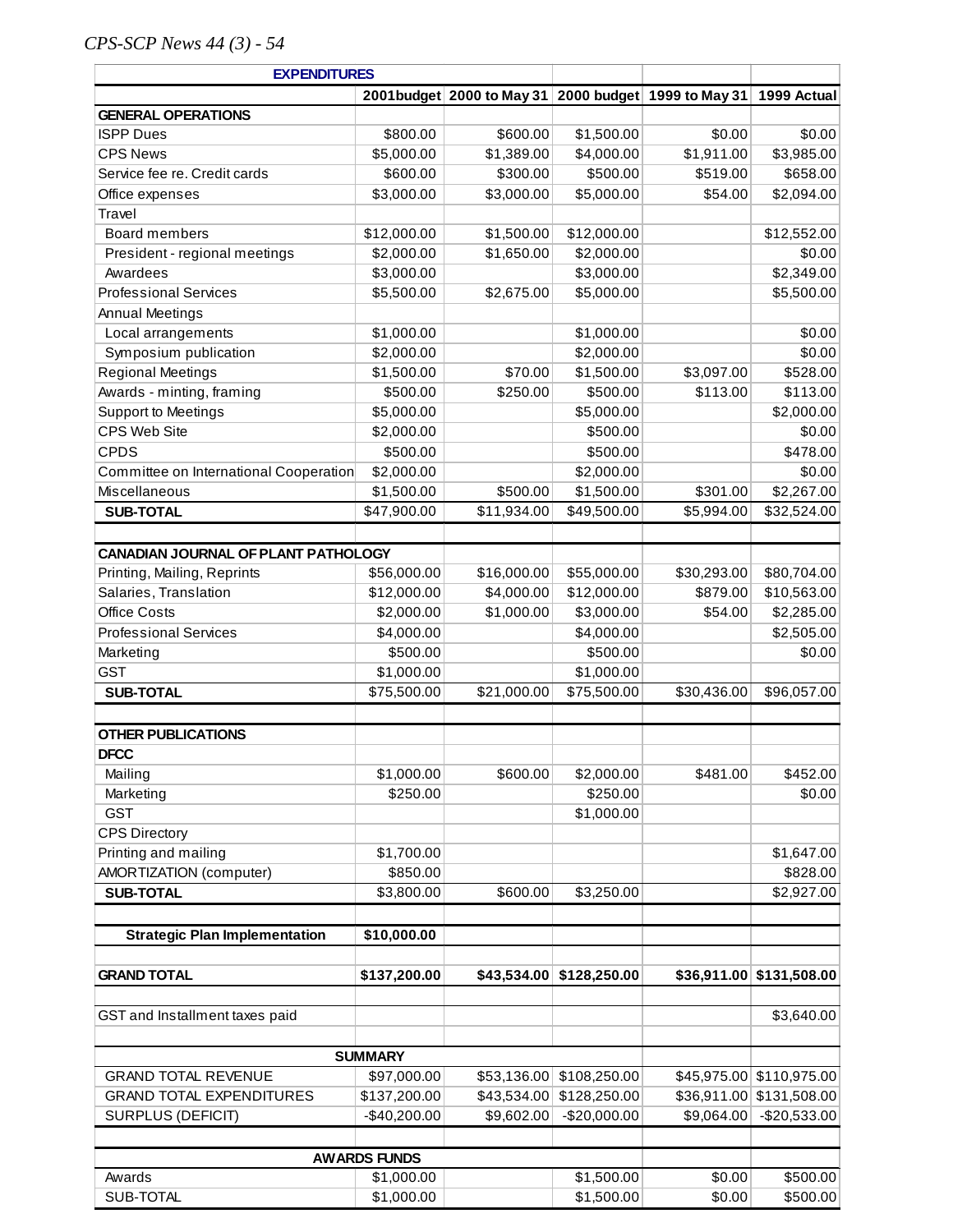| <b>REVENUES</b>                            |             |                                           |             |                                                                   |              |
|--------------------------------------------|-------------|-------------------------------------------|-------------|-------------------------------------------------------------------|--------------|
|                                            |             |                                           |             | 2001 budget 2000 to May 31 2000 budget 1999 to May 31 1999 Actual |              |
| <b>General Operations</b>                  |             |                                           |             |                                                                   |              |
| Membership dues                            |             |                                           |             |                                                                   |              |
| Regular/fellows (x50)                      | \$14,500.00 | \$11,810.00                               | \$13,000.00 | \$12,275.00                                                       | \$14,150.00  |
| Sustaining (x150)                          | \$4,000.00  | \$3,650.00                                | \$4,500.00  | \$3,300.00                                                        | \$3,850.00   |
| Interest and Foreign Exchange              | \$8,000.00  | \$3,000.00                                | \$9,000.00  | \$1,346.00                                                        | \$9,842.00   |
| Returns from Annual Meetings               | \$2,000.00  | \$0.00                                    | \$2,000.00  | \$1,250.00                                                        | \$0.00       |
| Sale of Membership list                    |             |                                           | \$1,000.00  |                                                                   |              |
| Annual reviews                             | \$0.00      | \$0.00                                    | \$2,000.00  | \$580.00                                                          | \$1,127.00   |
| Miscellaneous                              | \$1,000.00  | \$250.00                                  | \$500.00    | \$448.00                                                          | \$666.00     |
| <b>SUB-TOTAL</b>                           | \$29,500.00 | \$18,710.00                               | \$32,000.00 | \$19,199.00                                                       | \$29,635.00  |
|                                            |             |                                           |             |                                                                   |              |
| <b>CANADIAN JOURNAL OF PLANT PATHOLOGY</b> |             |                                           |             |                                                                   |              |
| <b>Membership Dues</b>                     |             |                                           |             |                                                                   |              |
| Regular/Fellows (x25)                      | \$7,200.00  | \$5,600.00                                | \$7,500.00  | \$7,500.00                                                        | \$7,075.00   |
| Student (x25)                              | \$500.00    | \$500.00                                  | \$900.00    | \$750.00                                                          | \$450.00     |
| Emeritus + CJPP (x25)                      | \$200.00    | \$200.00                                  | \$200.00    | \$200.00                                                          | \$0.00       |
| Sustaining (x25)                           | \$600.00    | \$575.00                                  | \$650.00    | \$550.00                                                          | \$550.00     |
| Subscriptions                              |             |                                           |             |                                                                   |              |
| Page charges, reprints & abstr.            | \$45,000.00 | \$20,000.00                               | \$45,000.00 | \$10,065.00                                                       | \$60,842.00  |
| <b>GST</b>                                 |             |                                           | \$1,000.00  |                                                                   |              |
| <b>SUB-TOTAL</b>                           | \$53,500.00 | \$26,875.00                               | \$55,250.00 | \$19,065.00                                                       | \$68,917.00  |
| <b>OTHER PUBLICATIONS</b>                  |             |                                           | \$1,000.00  |                                                                   |              |
| <b>DFCC Sales</b>                          | \$10,000.00 | \$5,000.00                                | \$16,000.00 | \$3,375.00                                                        | \$10,950.00  |
| DPVCC/MRCLC                                | \$4,000.00  | \$2,551.00                                | \$4,000.00  | \$4,336.00                                                        | \$1,023.00   |
| <b>SUB-TOTAL</b>                           | \$14,000.00 | \$7,551.00                                | \$21,000.00 | \$7,711.00                                                        | \$11,973.00  |
|                                            |             |                                           |             |                                                                   |              |
| <b>GRAND TOTAL REVENUES</b>                | \$97,000.00 | \$53,136.00                               | \$108,250.0 | \$45,976.00                                                       | \$110,975.00 |
|                                            |             |                                           |             |                                                                   |              |
| <b>GST Rebate</b>                          | \$0.00      | \$0.00                                    |             | \$0.00                                                            | \$3,640.21   |
|                                            |             | <b>AWARDS FUNDS - Excl. Anderson Fund</b> |             |                                                                   |              |
| Interest                                   | \$1,500.00  | \$500.00                                  | \$1,000.00  | \$1,050.00                                                        | \$1,573.00   |
| Donations for awards                       | \$1,000.00  | \$1,035.00                                | \$250.00    | \$570.00                                                          | \$235.00     |
|                                            |             |                                           |             |                                                                   |              |

#### **2001 Budgeted Expenses**

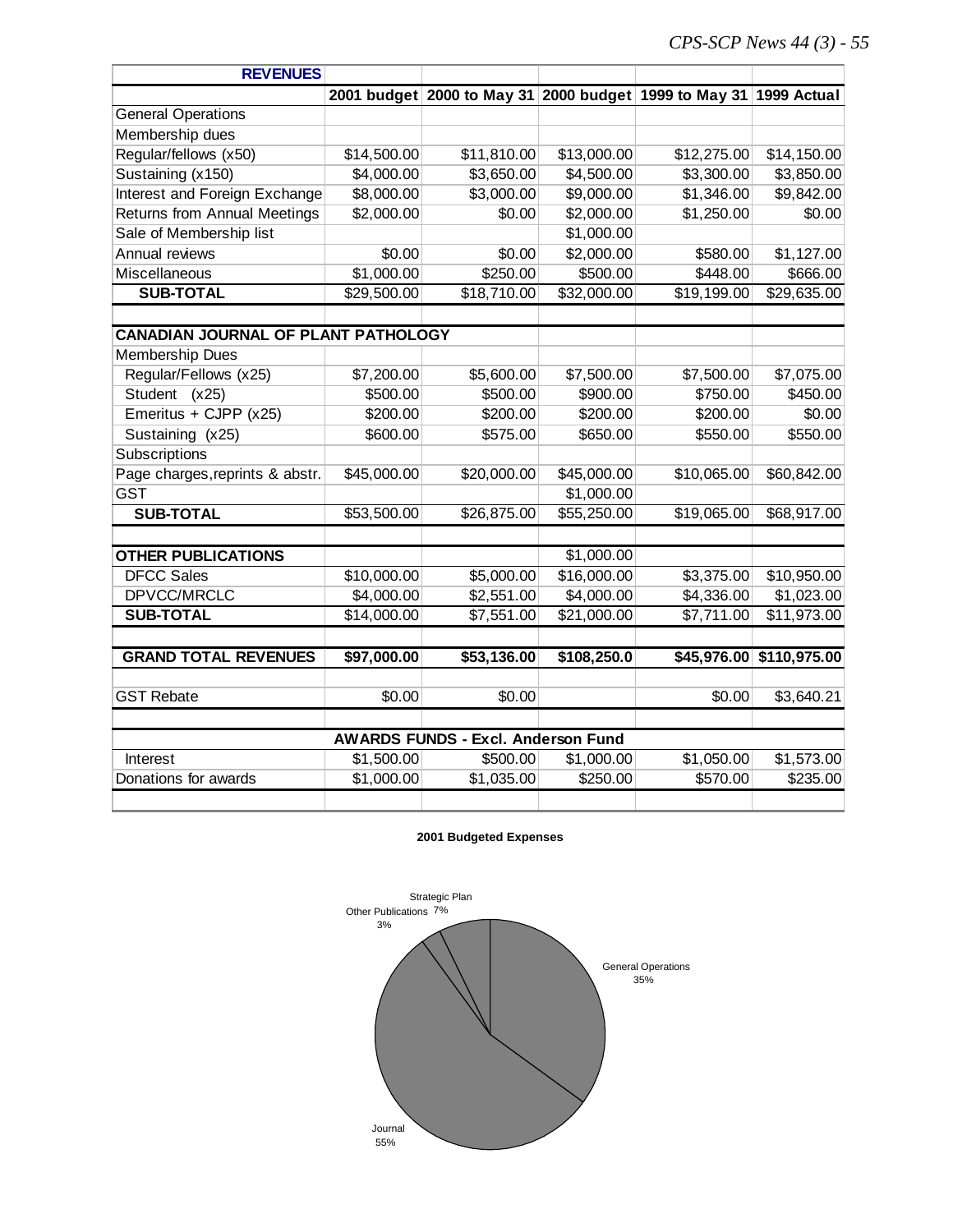## **CPS Membership Survey Report**

*Vikram Bisht, Membership Secretary* 

At the 1999 Annual General Meeting in Montreal, by a show of hands, all except one member felt that a notification by email for membership renewal would be sufficient. However, only 7.8% paid by e-mail, while almost 75% of members paid by cheque and thus used postal service to send their application (Table 1). E-mail renewal will probably increase when the confidence in electronic security increases.

Table 1. Mode of renewal

| $\cdot$ 1                | .                       |  |
|--------------------------|-------------------------|--|
| 0,<br>$\mathcal{L}$<br>u | $O_{\epsilon}$<br>1.7.7 |  |

In 1999 many of our members returned a survey form as part of the membership renewal. The results of the survey have been summarized in tables below. At the time of the preparation of this report for presentation at the annual meeting of the CPS in Victoria B.C., the CPS had 385 members.

Table 2. Members by country

|               | <b>Number</b> | % of membership |
|---------------|---------------|-----------------|
| Canada        | 316           | 82.5            |
| U.S.A.        |               | 112             |
| International | 26            | R 7             |
|               |               |                 |

Table 3. Members by gender

|                 | Female | answered    |
|-----------------|--------|-------------|
| $\%$<br>71<br>ь | 23.9%  | $R_{\rm 0}$ |

Table 4. Membership types

|                             | <b>Number</b> | % of membership |
|-----------------------------|---------------|-----------------|
| Regular                     | 273           | 70.9            |
| <b>Student</b>              |               |                 |
| <b>Sustaining Associate</b> | 27            | 7.9             |
| Emeritus                    | 54            | 4 O             |

Table 5. Members by age

| $\sim$ $\sim$<br>$\mathbf{v}$<br>. ພປ | vears | $\sim$ $\sim$<br>vears<br>. . | vears<br>۰v | answered<br>NU I |
|---------------------------------------|-------|-------------------------------|-------------|------------------|
| $6\%$<br>$1.0^{\circ}$                | 7%    | $\mathbf{O}/\mathbf{O}$       | 2 %<br>.    | 2 %<br>1 J.W     |

The survey clearly showed that the majority of CPS members are above 40 years of age (Table 5). Does this suggest that the CPS is an experienced  $\lceil \bigcirc \bigcirc \rceil$  society? It surely indicates that more young people, especially students, have to be encouraged to join the society (Table 4).

Table 6. Members by employment

| Retired: $14\%$                           | University: $31.9\%$<br>(24.4 % Teach/ Res. /Technician + Student 7.5)<br>%) |
|-------------------------------------------|------------------------------------------------------------------------------|
| <b>Provincial/State Government: 9.8 %</b> | <b>Federal Government: 26.2 %</b>                                            |
| Private Sector: 17.4 %                    |                                                                              |

Most federal government and university employees indicated that "Research" was their primary work. Individuals in the private sector  $R \& D$  were mostly involved in the pesticide industry, with a few people from seed companies or working as contract researchers (Table 7). Not many members consider "Teaching" as their main work. A few retired members considered "Consultation" as their primary work. Very few plant pathologist are primarily in "Administration".

Table 7. Members by work area

| <b>Extension 6%</b>      | Research 48.8 %      | Teaching 3.6%        |
|--------------------------|----------------------|----------------------|
| Res. & Teach. 3.9%       | Marketing 1.2 %      | Consultants 4.4 %    |
| Res. & Dev. (Pvt). 9.3 % | Administration 1.2 % | Food Inspection 1.2% |
| Diagnosis 1%             | Retired $10.6\%$     | Student 7.2 %        |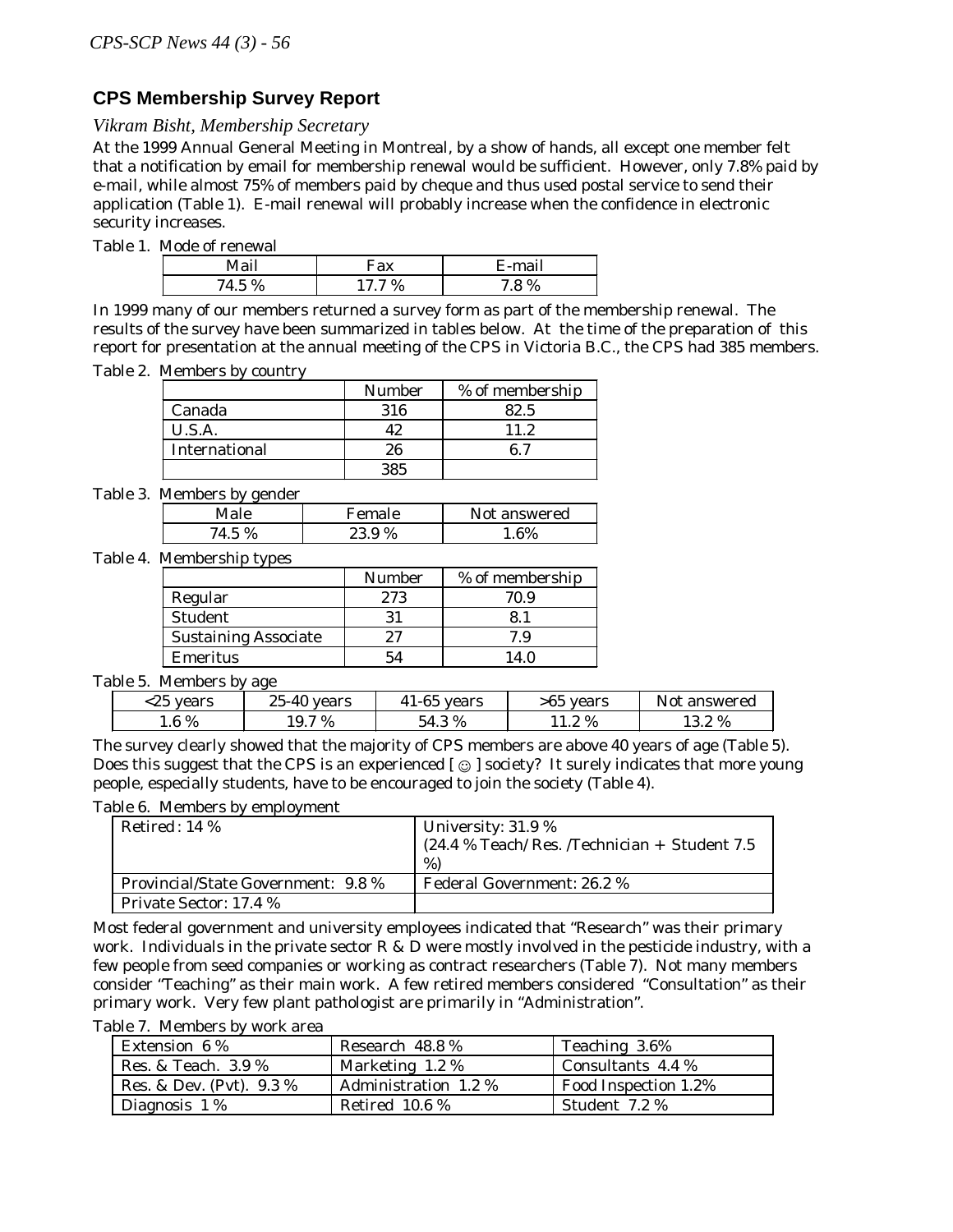# **CPS Regional Meetings Feople & Travel**

### **Western Ontario**

The annual meeting of the Western Ontario region of CPS, held at the University of Guelph in Guelph, Ontario, on May 12, 2000, was attended by 54 scientists from various Universities and research centers. The CPS President, Dr. Zamir Punja, gave an opening address with thought-provoking remarks regarding genetically engineered plants. This was followed by a presentation by Dr. Michèle Heath, University of Toronto, on 'Rust fungi: revered, remarkable and resilient.' The much appreciated presentation followed the human interest in rust fungi through time, from being revered to more recently discovered remarkable features in its infection strategy. And these fungi are still going strong- hence the resilience. Next followed another presentation by Dr. Annette Nassuth, University of Guelph, on 'Plum Pox Virus'. This presentation, based on a presentation prepared by the Centre For Plant Health (CFIA), aimed to inform the participants about the recent discovery of plum pox virus in the USA, the potential threat this poses on the Canadian stone fruit industry, and the actions of the CFIA to date. We were lucky enough to have in attendance, three members of the Plum Pox National Task Force Team created by the CFIA, namely Mike Celetti, Neil Miles and Annette Nassuth, to deal with the questions that arose after this presentation. After a short business meeting there was an opportunity to visit several labs on the campus at the University of Guelph.

The meeting wrapped up with a display of 8 posters, which were viewed and actively discussed. In addition, more information on plum pox disease, was presented in the form of a display with many nice pictures (for plant pathologists) provided by Ken Marchant, and handouts provided by Ken Marchant and Gerry Walker. All this while enjoying a drink and a buffet-style dinner, thanks to an excellent job by Jane Robb, Greg Boland and members of their lab. All in all a very successful meeting!

Submitted by Dr. Annette Nassuth, Regional Chair Western Ontario.

**Denis Gaudet** attended the second conference on Plant and Microbe Adaptations to Winter Environments in Northern Areas held during May 19-21, 2000, in Akureyri, Iceland. The title of his presentation was "Towards an understanding of the nature of snow mold resistance" by D. A. Gaudet and A. Laroche. Approximately 50 delegates from Japan, Canada, USA, England, Scandinavia, Estonia, Czech Republic, Italy, and Iceland participated in the conference. The natural beauty of this region of Iceland, only 60 km from the Arctic Circle, made this a fitting site for this Conference. Canada will host the next meeting of this working group in 2003.

Denis Gaudet also attended the XII Biennial Workshop on the Smuts and Bunts in Puerto Vallarta, Mexico which was held in conjunction with the Annual Meeting of the Mexican Phytopathological Society during July 9-12. The title of his presentation was "Development of species specific PCR primers for the identification of Karnal bunt and other Tilletia species" by D. A. Gaudet, A. Laroche, T. Despins and G. Kristjansson. Approximately 40 delegates from Canada, USA, and Mexico participated in the workshop. The next meeting of this working group will be held in Dallas, Texas during 2002.

**Robin Cameron** (University of Toronto) attended and chaired a session at the First International Symposium on Induced Resistance to Plant Diseases at the end of May in Corfu, Greece. The local organizer, Eris Tjamos did a wonderful job bringing together scientists doing basic research on induced resistance and those using induced resistance in the field to protect crops. The meeting also brought together the pioneers in the Induced Resistance field, Joe Kuc, Ray Hammerschmidt, Dan Klessig, Kees van Loon and Sadik Tuzun with the next generation, Brigitte Mauch-Mani, Corne Pieterse, John Drapper and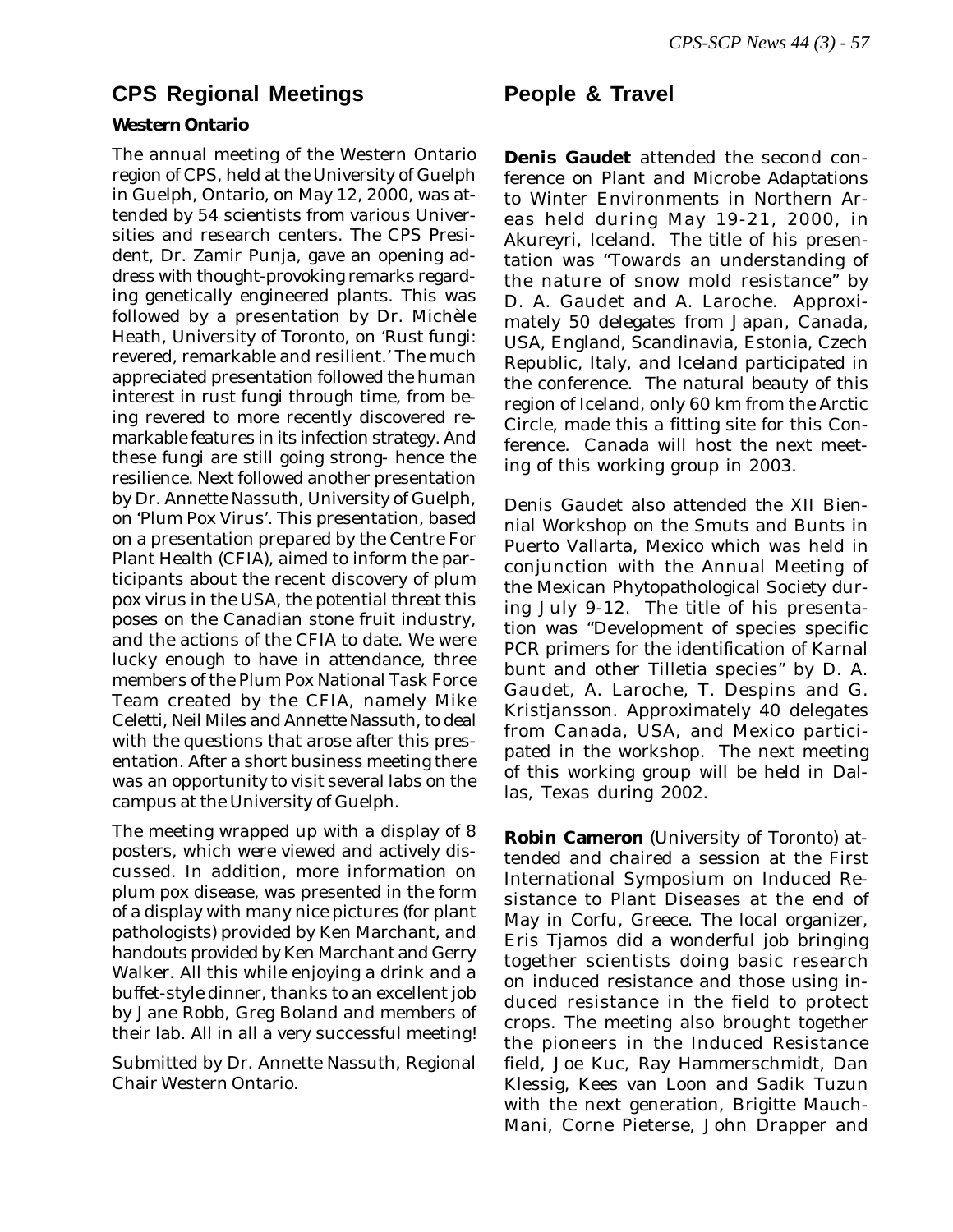Uwe Conrath to name just a few. It is expected that the second symposium will be held in three to four years perhaps in Canada as Dr. Cameron is a member of the organizing committee.

## **New Research Scientist at AAFC Crops and Livestock Research Centre**

 External Advert Dr. **Rick Peters** was recently appointed as a Research Scientist with the Crops and Livestock Research Centre (CLRC) in Charlottetown. Dr. Peters will develop a research program to study the biology, detection and molecular characterization of soil-borne potato pathogens found in agricultural ecosystems. The development of ecologically-based management strategies that complement sustainable agricultural systems will be an important goal of the program.

Dr. Peters obtained his B.Sc., M.Sc. and Ph.D. from the University of Guelph and a B.Ed. from the University of Western Ontario. Following teaching stints in Nunavut and northern Saskatchewan, he came to Charlottetown to conduct research as part of his doctoral program. His Ph.D. thesis focused on the characterization of rapidly changing populations of *Phytophthora infestans* causing late blight of potato in Canada. He completed a one-year postdoctoral position at the University of Wisconsin-Madison, which included investigations of pathogens causing diseases of alfalfa and peas, prior to accepting the position as Research Scientist at the CLRC.

Dr. **Susanne Vogelgsang** has recently joined the research program of Dr. Simon F. Shamoun (Biological Control of Forest Weeds and Diseases) at the Pacific Forestry Centre, Victoria, BC, through a Visiting Fellowship under the umbrella of the Natural Sciences and Engineering Research Council Canada. Susanne's current research project focuses on screening, evaluation, and formulation of pathogenic fungi for control of salal (*Gaultheria shallon* Pursh.) and weedy *Rubus* species.

Before coming to the Pacific Forestry Centre, Susanne held a postdoctoral position at the University of Fribourg (Switzerland) where she has been involved in both research on biological weed control



and Public Relations in the framework of a European R&D program (COST-816).

During her undergraduate program (Agrobiology, University of Hohenheim, Germany) and as a Ph.D. student (supervisor Dr. Alan K. Watson, Plant Science, McGill University, Montréal, PQ), Susanne conducted research into the development of a bioherbicide for the control of a serious weed in Canadian agriculture.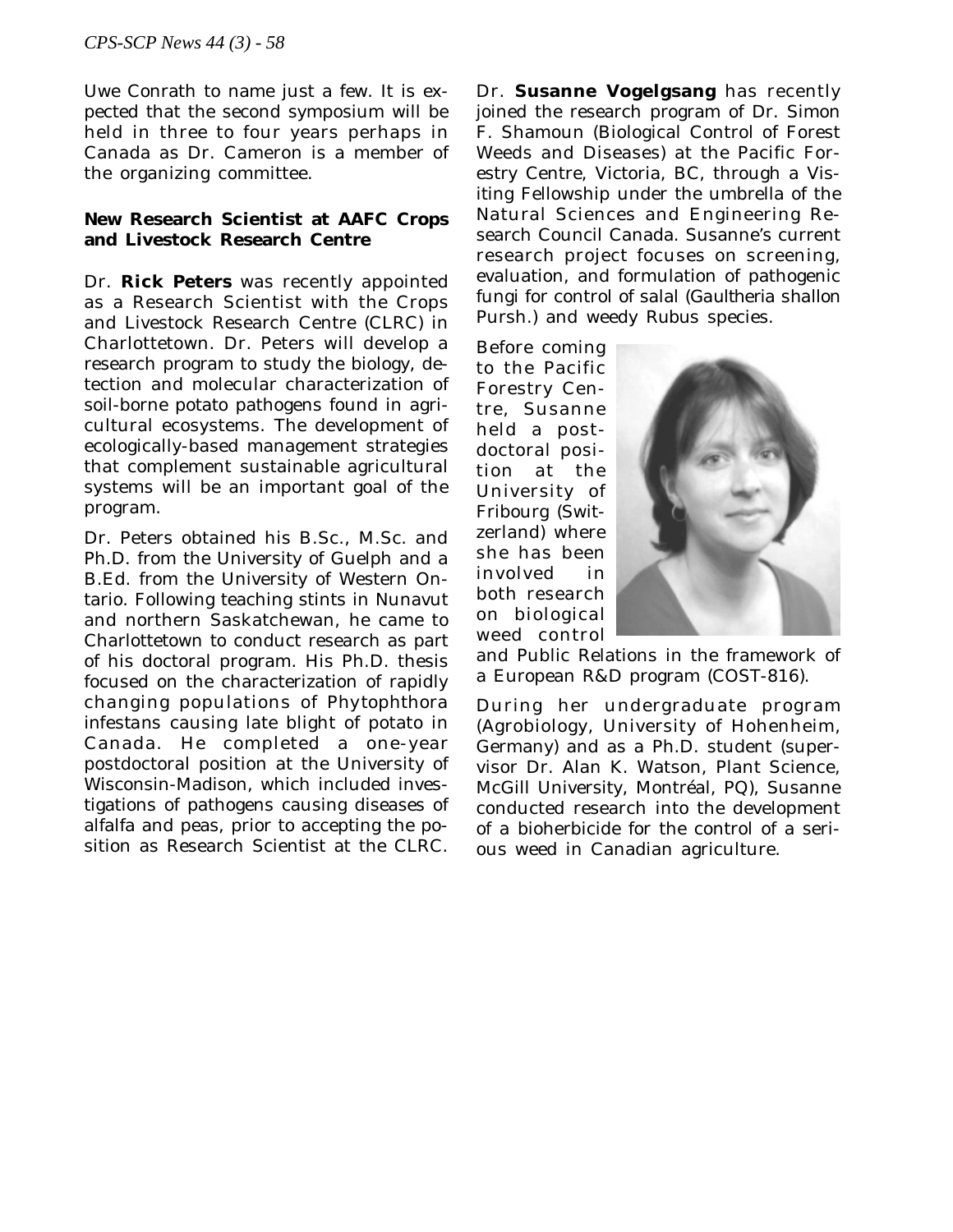### **Best Student Presentation Awards**

At the last CPS annual meeting in Victoria, student presentations were assessed to select the best oral and best poster presentations. The CPS Awards Committee is responsible to determine such winners. To do so, the committee members present at the meeting received support from selected CPS members. The following judges were therefore involved in evaluating student presentations:

- Luc Couture, Chair, CPS Awards Committee, orals and posters
- Khalid Rashid, member, CPS Awards Committee, orals and posters
- Denis Gaudet, orals and posters
- Bruce Gossen and Kathy Lewis, orals
- Tom Hsiang and Gaston Laflamme, posters.

In our judgment, the following students were awarded the prizes for the best student oral presentation and the best student poster presentation:

Oral: **Peter Isaacson**, Simon Fraser University, for his presentation "The antimicrobial activity by the products of *Xenorhabdus* symbiont of *Steinernema riobrave*."

Poster: **Ardelle Grieger**, University of Manitoba, for her presentation "Hostpathogen interactions in the wheat-*Mycosphaerella graminicola* pathosystems."

Winners each received a one-year membership in CPS, a suitably engraved plaque, and one hundred dollars. Congratulations Peter and Ardelle.

Luc Couture Chair, CPS Awards Committee

## **Thanks**

The *Canadian Journal of Plant Pathology* on behalf of the Canadian Phytopathological Society would like to express our deepest gratitude to our retiring Section Editors, Dr. **Solke H. DeBoer** of Bacteriology and Dr. **S. Roger Rimmer** of Genetics. Their dedication, counsel, hard-work and effort over the years have been much appreciated and have helped the Journal to run smoothly. We would like to thank Dr. DeBoer and Dr. Rimmer for their outstanding achievements. You both will be greatly missed. Good luck in your future endeavors.

## **New Editors and Section**

The *Canadian Journal of Plant Pathology* would like to acknowledge our new and expanded editorial Sections to the Journal. We are pleased to announce that as of August 2000, Dr. **A. V. (Tony) Sturz** has been appointed as Section Editor of "Bacteriology & Phytomycoplasma" and Dr. **Jean Q. Liu** for "Genetics and Breeding." To our newest section entitled "Articles in French" **Dr. Luc Couture** has been appointed as Section Editor. We ask that papers be sent to the appropriate Section Editor at the address indicated below. Any paper totally in French should be sent to Dr. Couture, irrespective of the discipline. We are honored that all positions have been accepted as appointed. Thank you and best wishes to all.

A. V. (Tony) Sturz PEI Department of Agriculture Fisheries and Forestry P.O. Box 1600 Charlottetown, PEI C1A 7N3 Tel.: 902-368-5664 Fax: 902-368-5661 email: avsturz@gov.pe.ca

Luc Couture Centres de Recherches Agriculture et Agrioalimentaires Canada 2560 Boulevard Hochelaga Sainte-Foy, Quebec G1V 2J3 Tel: 418-657-7985 Fax: 418-648-2402 email: couturel@em.agr.ca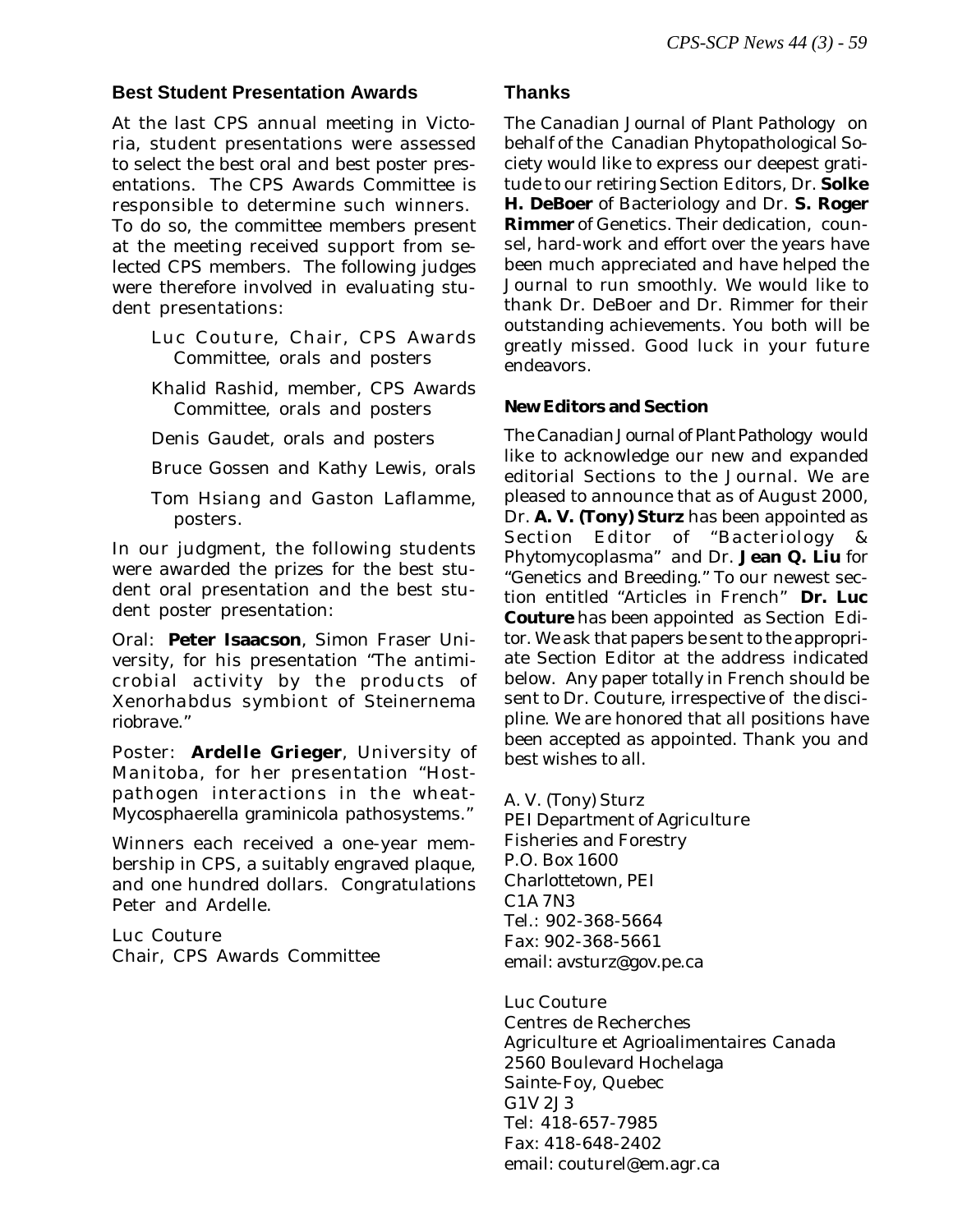Jean Q. Liu AgrEvo Canada Inc Downey Rd. Saskatoon, Saskatchewan S7N 4L8 Tel.: 306-477-9446 Fax: 306-477-9491 email: jean.liu@aventis.com

## Sincerely,

Rudra P. Singh Potato Research Centre Agriculture & Agri-Food Canada P.O. Box 20280, Fredericton, N.B. E3B 4Z7, Canada Tel: 506-452-3260 Fax 506-452-3316

# **Obituary - Dr. Peter L. Dyck**

### *by John Martens*

Dr. Peter Dyck passed away at the age of 71 years in Winnipeg on July 10, 2000. He was born March 31, 1929 in Burwalde, MB. "Peter was a great scientist and an even better human being."

Dr. Dyck was a graduate of the University of Manitoba and the University of California and excelled in the genetics of rust resistance in oat and wheat. His career was spent with Agriculture and Agri-Food Canada, initially in Ottawa, but mostly at the Cereal Research Centre in Winnipeg. When he started his career, the rust diseases were a major limiting factor in cereal production in the prairie provinces and Dr. Dyck undertook the task of helping to unravel the complex genetics of rust disease resistance, and to search for new resistance to these diseases. He became an international authority in his field cooperating with many scientists in Canada and abroad, and became a consultant to wheat breeders worldwide. His research is published in numerous international scientific journals.

The practical results of his research are seen in many wheat varieties grown in the prairies today, where they contain genes for rust disease resistance that he isolated and characterized, allowing for more successful wheat production. He was an Honorary Professor at the University of Manitoba, where he assisted in the training of graduate students and served as consultant and examiner for graduate student theses in Canada and Australia. He was especially appreciated by his colleagues for his willingness to assist and cooperate, and his methodical, persistent and thorough investigation of difficult problems in wheat genetics.

In recognition of his contribution to science and agriculture, Dr. Dyck was awarded the Professional Institute of the Public Service of Canada Gold Medal for outstanding achievement as a member of the wheat improvement team. He was also awarded an Honorary membership in the Canadian Phytopathological Society for his contribution to the understanding of the pathology and control of wheat rust diseases by genetic resistance.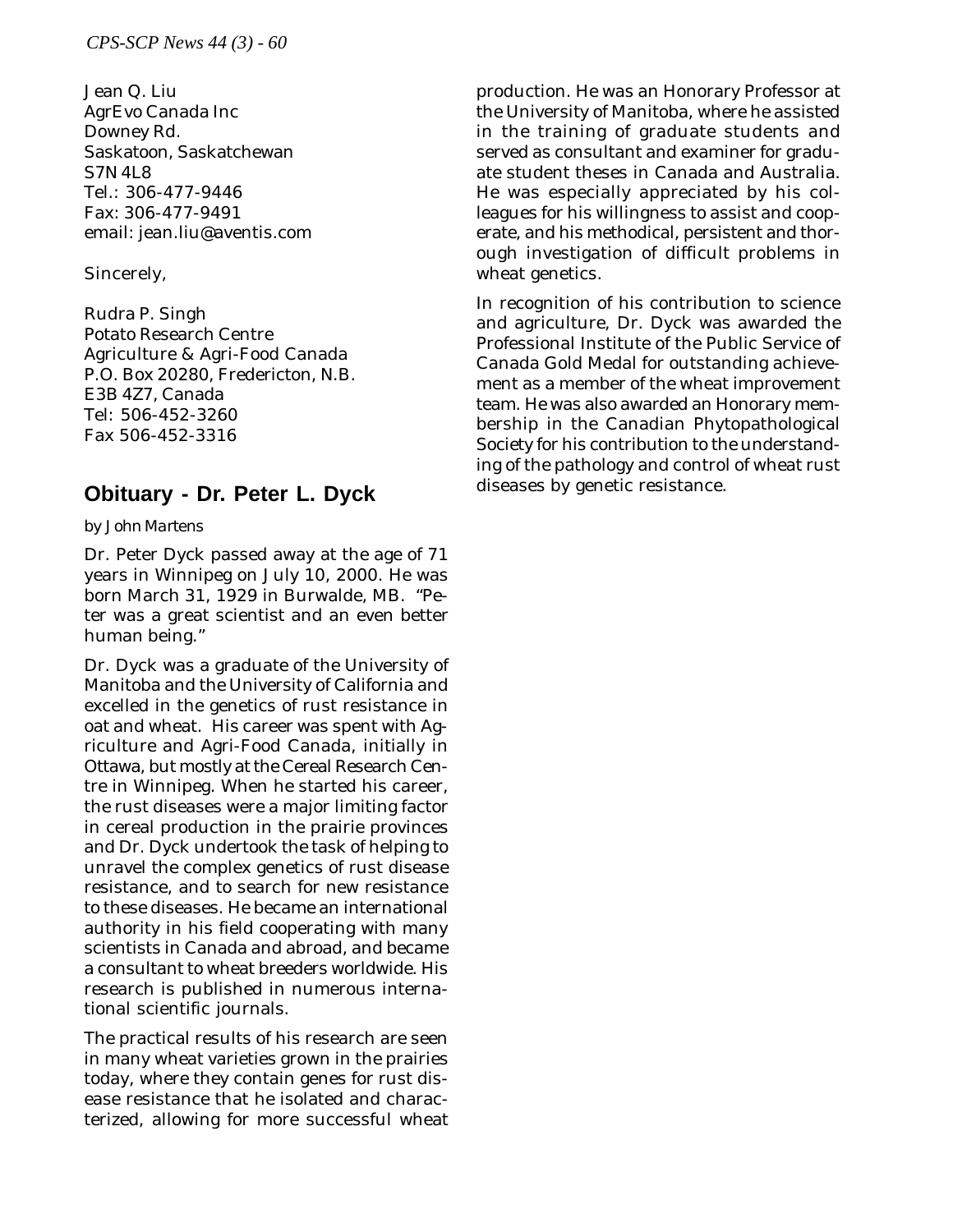# **Coming Events**

#### **Annual Meeting of the American Phytopathological Society, North Eastern Division, Cape Cod, November 1-3, 2000**

#### Preliminary program

#### **Symposium: Apple scab management in the 21<sup>st</sup> Century: what we can expect from current knowledge**

| $8:00-8:05$   | O. Carisse     | Introduction and overview (5 min)                                                                                                                                 |
|---------------|----------------|-------------------------------------------------------------------------------------------------------------------------------------------------------------------|
| $8:05 - 8:25$ | D. Aylor       | Aerobiology of apple scab (20 min)<br>Connecticut Agricultural Experiment Station, New Haven, U.S.A.                                                              |
| $8:25 - 8:55$ | C. Gessler     | Mapping scab resistance genes (30 min)<br>Plant Pathology, Inst. of Plant Sciences,<br>Swiss Federal Inst. of Technology, Zurich, Switzerland                     |
| $8:55-9:15$   | D. Rosenberger | Chemical Control from Historical Perspectives to Future Possibilities (20 min)<br>Cornell University<br>Hudsun Valley Lab., Highland, NY, U.S.A.                  |
| $9:15 - 9:30$ | O. Carisse     | Integrated biological control (15 min)<br>Horticultural Research and Development Centre,<br>Agriculture and Agri-Food Canada,<br>Saint-Jean-sur-Richelieu, Canada |
| $9:30-10:00$  | W.E MacHardy   | Scab management: Where are we going from here? (30 min)<br>Department of Plant Biology,<br>University of New Hampshire, Durham, U.S.A.                            |

## **Instructional Technology Online Symposium ~ May-June 2001**

An online symposium in Instructional Technology will be held from May 15-June 30, 2001. It has been organized by the Teaching Committee of the International Society of Plant Pathology. It includes an opportunity to "present papers" on various instructional technologies with online discussions between the authors and other instructors. It also includes several discussion sessions on topics related to instructional technology. The symposium allows time for instructors to try various demonstrations and then participate in discussions about how best to use them. Papers and discussions will be posted at different times throughout the symposium. Even after the active presentations are complete, all materials will be archived and available. This symposium is particularly exciting because it can literally involve instructors in plant pathology (and related disciplines) from around the world.

Participants interested in submitting papers are encouraged to do so at their earliest convenience. This will allow enough time to organize the presentations and to make sure that hyperlinks, demonstrations, etc. are working properly in time for the symposium. Note that the actual papers are restricted in length and are essentially a summary of what is to be presented. Longer discussions and demonstrations can be linked to these papers.

Dr Terry Stewart of Massey University is the webmaster for this event and is generously contributing his time and effort. The organizing committee members are Drs. Cleora D'Arcy, Darin Eastburn, David Guest, Thorsten Kraska, and James Partridge and me. We look forward to your ideas and suggestions. Please see the website for further information: http://www.ispp-itsymposium.org.nz/

Gail L Schumann Chair, ISPP Teaching Committee, University of Massachusetts, Amherst MA. Phone 413.545.3413; Email (schumann@pltpath.umass.edu).